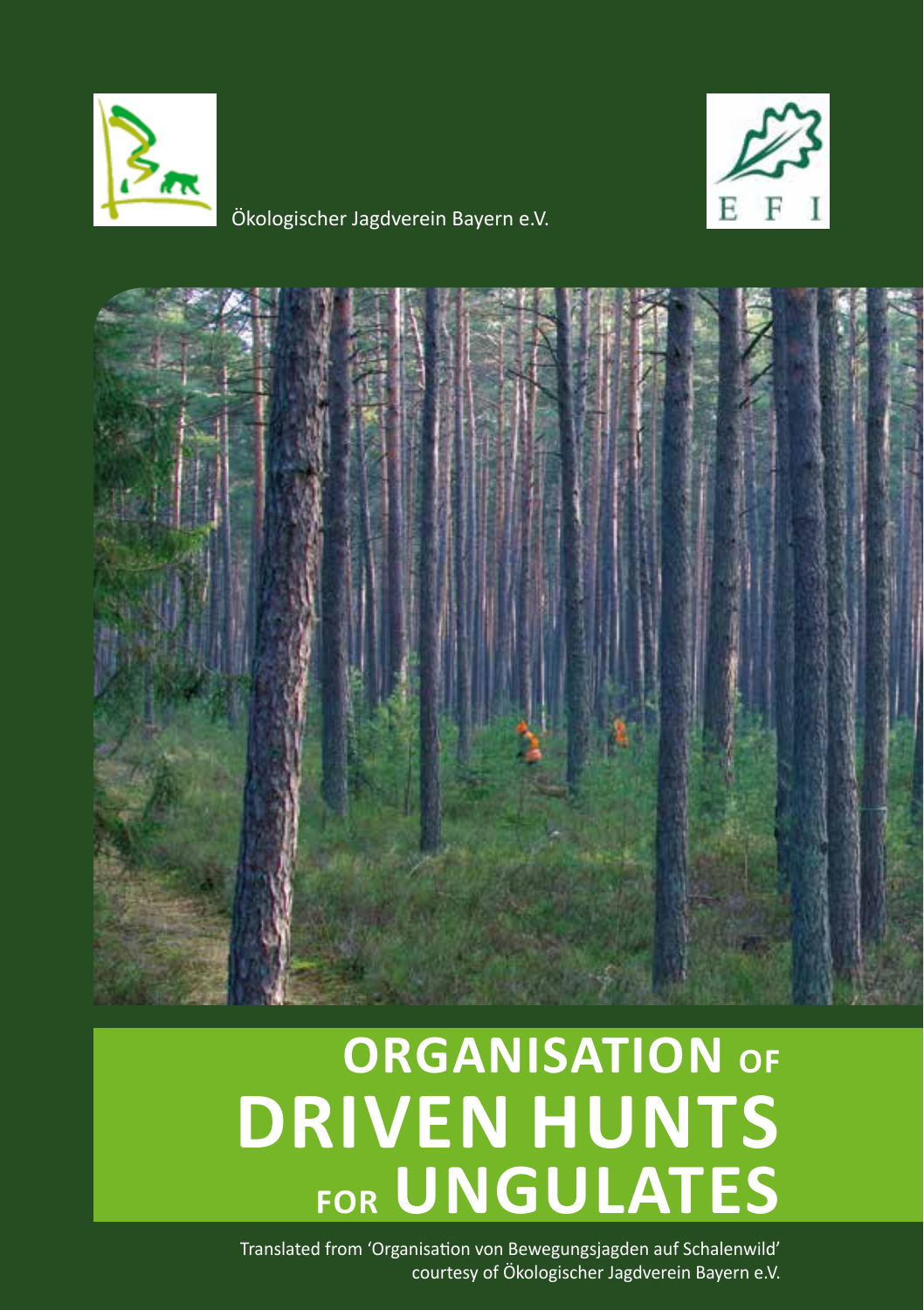Picture Credits: Highseats (hunting stands) p.14 Herbert Raßhofer, all other pictures Dr. Wolfgang Kornder / ÖJV Bayern

Final Draft Translation by Seppi Höna, Edited by Alexander Held and Tim Green, European Forest Institute EFI

Legal Notice

© 2014 by ÖJV - Ökologischer Jagdverein Bayern e.V., Ulsenheim 23, 91478 Markt Nordheim Phone: +49 9842 / 95 13 70 Fax: +49 9842 / 95 13 71, e-mail: kornder@oejv.de Responsible for communication of ÖJV Bayern: Dr. Wolfgang Kornder, Chairman

#### Distributed by:

Landesgeschäftsstelle II, Birgit Eitner, Kirchengasse 6, 92268 Etzelwang Phone: +49 9663 / 3 45 38 98, Fax +49 9663 / 3 45 38 99, e-mail: info@oejv-bayern.de

Typesetting: typoholica mediengestaltung, www.typoholica.de Print: WIFA Druck und Verlag GmbH, 91522 Ansbach

All rights, especially the rights of reproduction, distribution and communication to the public in any form, including the use in electronic media, graphic reproduction, digital distribution and the use in databases, is explicitly reserved for Ökologischer Jagdverein Bayern e.V. (ÖJV Bayern) and European Forest Institute (EFI)

ISBN: 978-3-832884-21-5

This publication was kindly supported by the Bavarian State Ministry for Food, Agriculture and Forestry with resources from the hunting tax.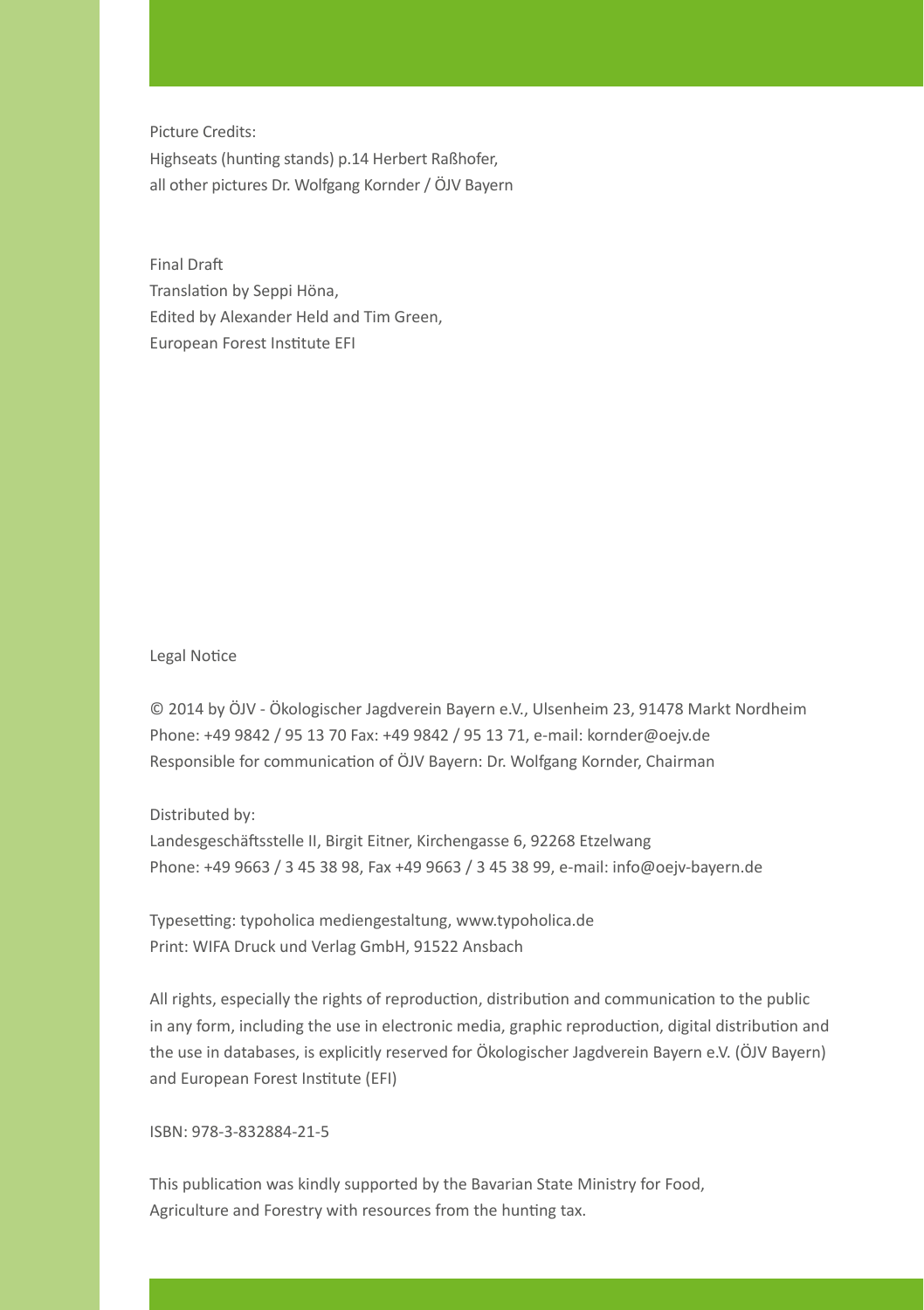## CONTENTS page

| <b>Glossary of terms</b>                                               | 4      |
|------------------------------------------------------------------------|--------|
| <b>Basic principles of driven hunts for ungulates</b><br>Legal aspects | 4<br>7 |
| Health and safety considerations during driven hunts                   | 7      |
| Animal welfare                                                         | 8      |
| <b>Planning</b>                                                        | 9      |
| Topography - Habitats - Seasons - Weather                              | 9      |
| Facilities required for a driven hunt                                  | 10     |
| Suitable locations for hunting pegs                                    | 12     |
| Unsuitable locations of hunting pegs                                   | 13     |
| Peg protocols                                                          | 14     |
| <b>Traffic Safety</b>                                                  | 15     |
| Invitations                                                            | 16     |
| Firearms, Ammunition, Optics                                           | 17     |
| Dogs                                                                   | 18     |
| Combined-area driven hunt                                              | 21     |
| Beaters and peg leaders                                                | 22     |
| Safety                                                                 | 24     |
| Implementation                                                         | 25     |
| Before the hunting party arrives                                       | 25     |
| The briefing                                                           | 25     |
| - Safety instructions                                                  |        |
| - Target game                                                          |        |
| - Subsequent provisions for culled game                                |        |
| - Peg information                                                      |        |
| - Responsibilities                                                     |        |
| - Additional announcements                                             |        |
| Dealing with the culled game, game meat hygiene                        | 28     |
| Identification of unusual characteristics of live game                 | 30     |
| <b>Conclusion</b>                                                      | 30     |
| <b>References and further reading</b>                                  | 31     |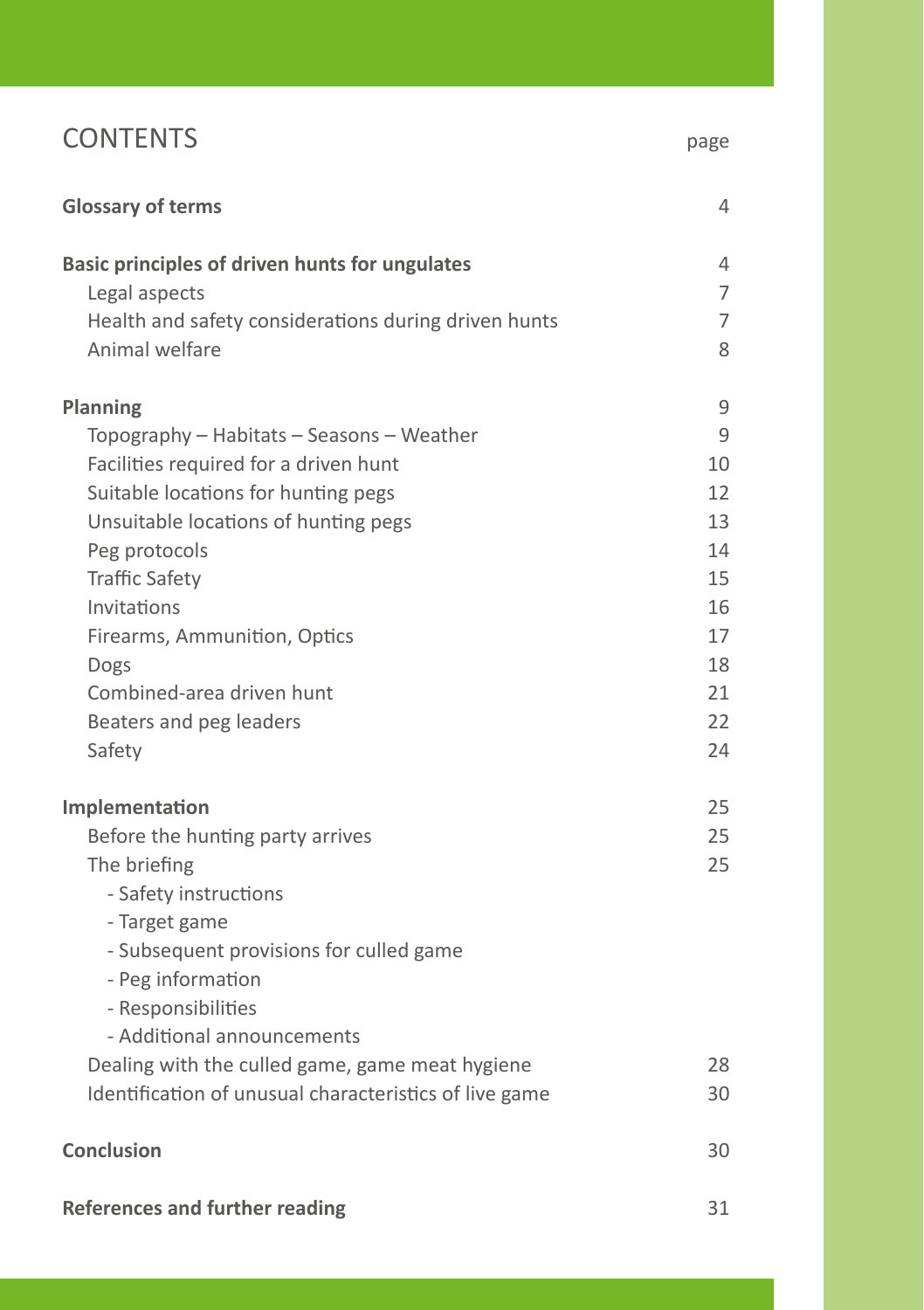## **Glossary of terms**

Backstop – A safe background feature that stops a bullet once fired. It should ideally be something like an earth bank or solid ground in order to prevent ricochets.

Peg – Location at which a hunter is located during a driven hunt. A peg will often include an open-sided elevated structure so that the hunter can have a better field of vision and to give a better bullet backstop.

Highseat – An elevated structure used by hunters to allow them a better field of view and a better angle of fire to prevent ricochets. It allows the hunter to sit and wait for game to move into the area without disturbing it.

Hunt leader – Person in charge of the overall hunt. It will be his responsibility to hold all briefings including Health & Safety and he will organise and manage the peg leaders.

Peg leaders – They will be responsible for a set amount of hunters. These groups of hunters will be assigned to the peg leader by the hunt leader. Each peg leader is in charge of ensuring hunters are brought to their respective pegs and made aware of all Health & Safety considerations.

Beater/driver – Beaters walk through the hunting area and flush game out from its cover.

## **Basic principles of driven hunts for ungulates**

Driven hunting is a form of hunting practised over many years from which various forms have developed over the years. Usually driven hunting involves the use of hunting dogs to move game in order for the hunter to shoot the animals as they pass his peg. Driven hunts are seen as the most effective form of hunting ungulates and are utilised especially in highly forested areas with close-to-nature and dense cover type forestry. Because of the lack of natural predators and because ungulates are highly intelligent and learn from hunting pressures, it is often not possible to achieve desired ungulate densities utilising conventional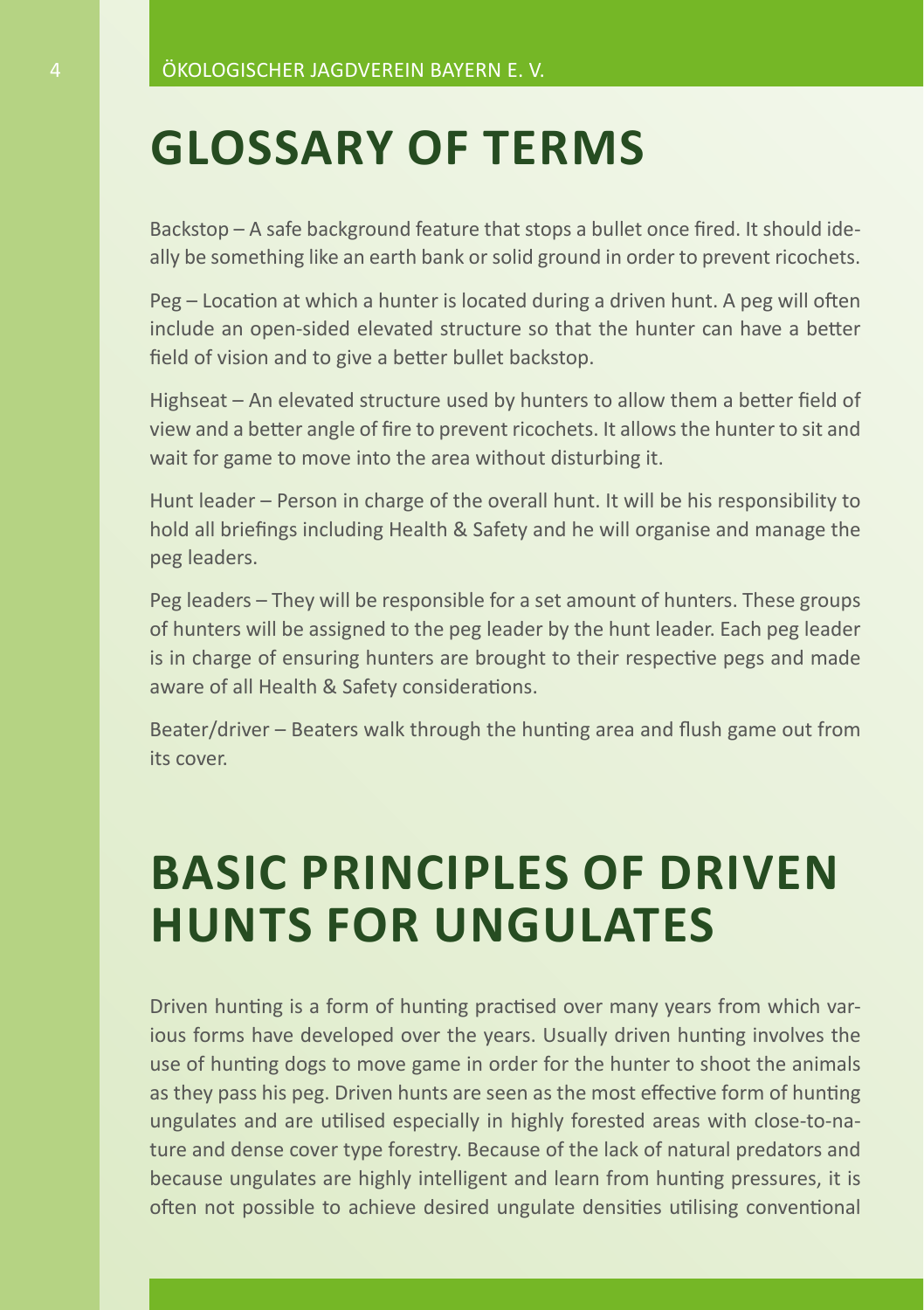hunting methods such as from highseats (Wölfel, 2003). In Bavaria the ungulate management guidelines (3.1.1990, Ziff. 1.2.2) stipulate that all hunting should be based on natural selection. If one considers that the natural predators of ungulates are wolves, then the use of dogs with this type of hunting has resemblances. Driven hunting using dogs has similarities to how a wolfpack would hunt; the pack comes into an area of woodland, causes a short 'disturbance', takes prey, and then moves on. Between these occasions there are quiet phases in which the game is left undisturbed.

Driven hunts are an efficient and relatively short hunting intervention that allow ungulate numbers to be adjusted to the environment. With these methods, it restricts the disruption associated with other forms of hunting such as from a highseat or stalking on foot or vehicle. The hunting pressure and ungulate related damage (e.g. to agriculture) is reduced. It also allows the development of close-to-nature forestry. Driven hunts are particularly effective in variable forest canopy structures (e.g. where there are large pockets of natural regeneration).

Driven hunts belong to a set of hunting concepts in which the local conditions including the interests of landowners and the general public are taken into consideration.



Short-legged hounds, here a "Swiss Hound", move game so that it passes several hunters.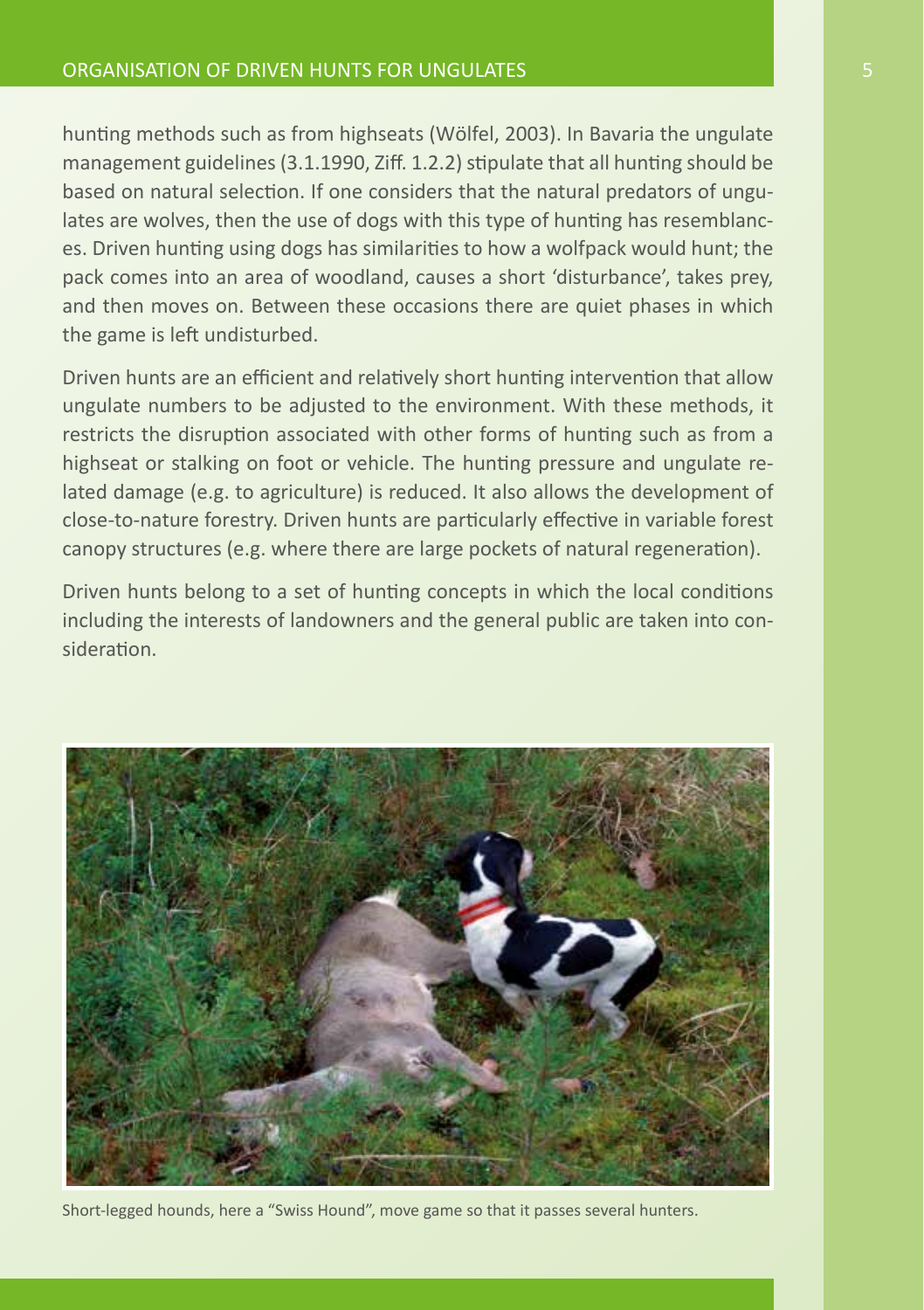The success of the driven hunt cannot just be judged on the amount and selection of animals culled, but more so on the long-term positive effects on natural regeneration of target tree species (deer species favour particular forage, and may eliminate natural regeneration of certain tree species) and the reduced damage caused to agriculture.

During driven hunts it is critical that the game is moved slowly and well in front of the dogs or beaters, or if the animals are flushed for a short distance, it is important that it is done in such a way that the animals slow down again soon after being disturbed. Especially roe deer will stop momentarily to look back at the source of perceived danger. Consequently, it is not necessary to shoot at fleeing game; animals will often arrive at the next peg having slowed down or even stopped.

As driven hunts take place during the day and game is usually shot when it is in a stationary position, it allows for high levels of safety and correct identification of game species and sex. Collectively it can be taken that large driven hunts are an efficient method of hunting in which game can be culled effectively during short bouts of perturbation.



The use of disposable gloves for hygienic reasons and to protect against infectious diseases is advisable.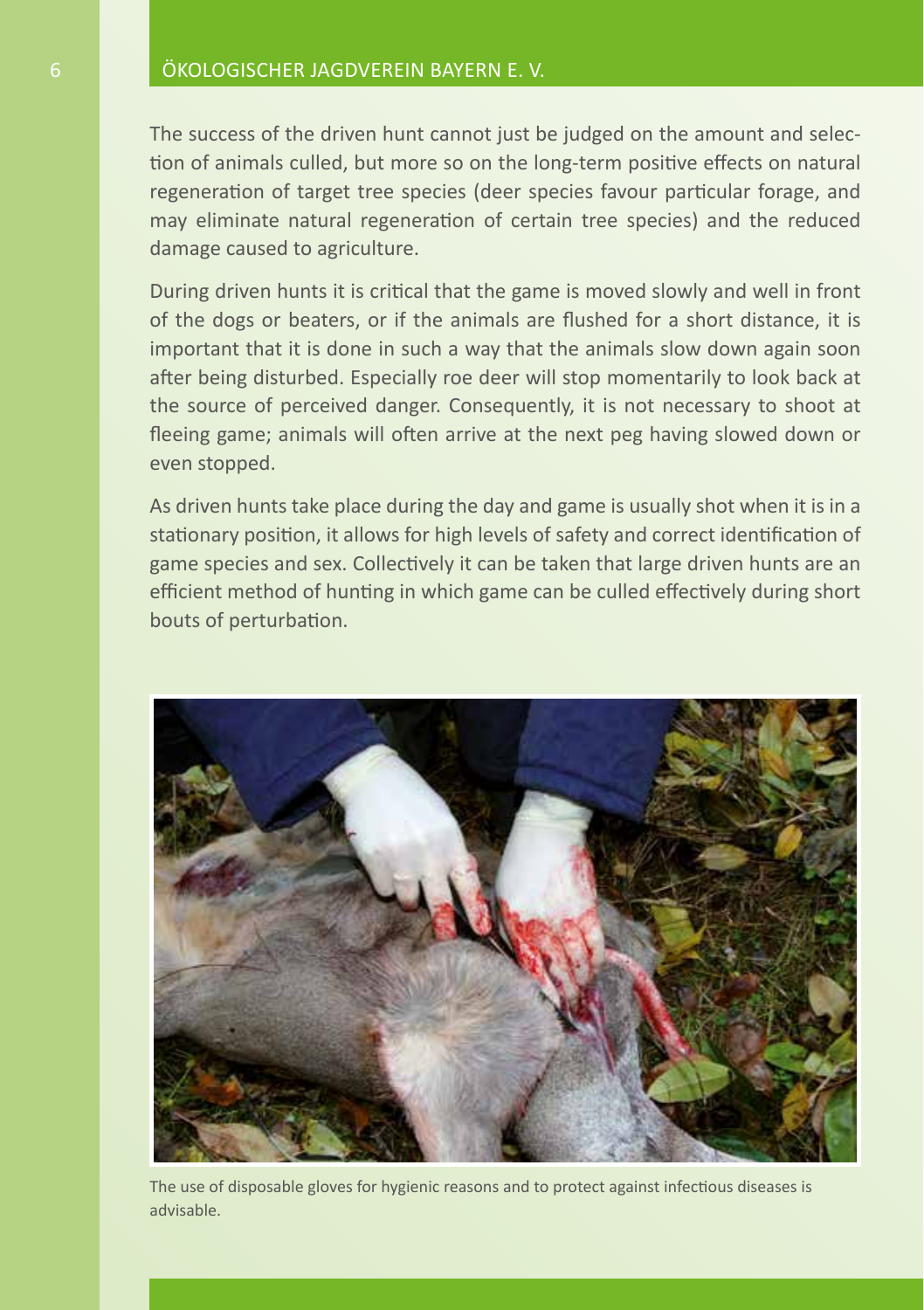## **Legal aspects**

Please check country specific detail under the respective Wildlife legislation of your country.

## **Health and safety considerations during driven hunts**

The driven hunt is a highly disciplined event. Safety of the participants is the primary concern and shooters must be alert and aware of their fellow hunters at all times. The main aspects that should receive particular attention, in addition to standard health & safety practices during all hunting activities, include:

· During driven hunts with the use of designated shooting pegs, it is required that all participants are taken to their pegs by the peg leader to indicate clearly to shooters what their safe shooting directions are. After shooters are assigned a peg, they should communicate with their peg neighbour to indicate their position, if there is no visual contact between neighbouring pegs, it is the responsibility of the peg leader to ensure communication



Utmost care is always required. The beaters are often barely visible despite high visibility clothing.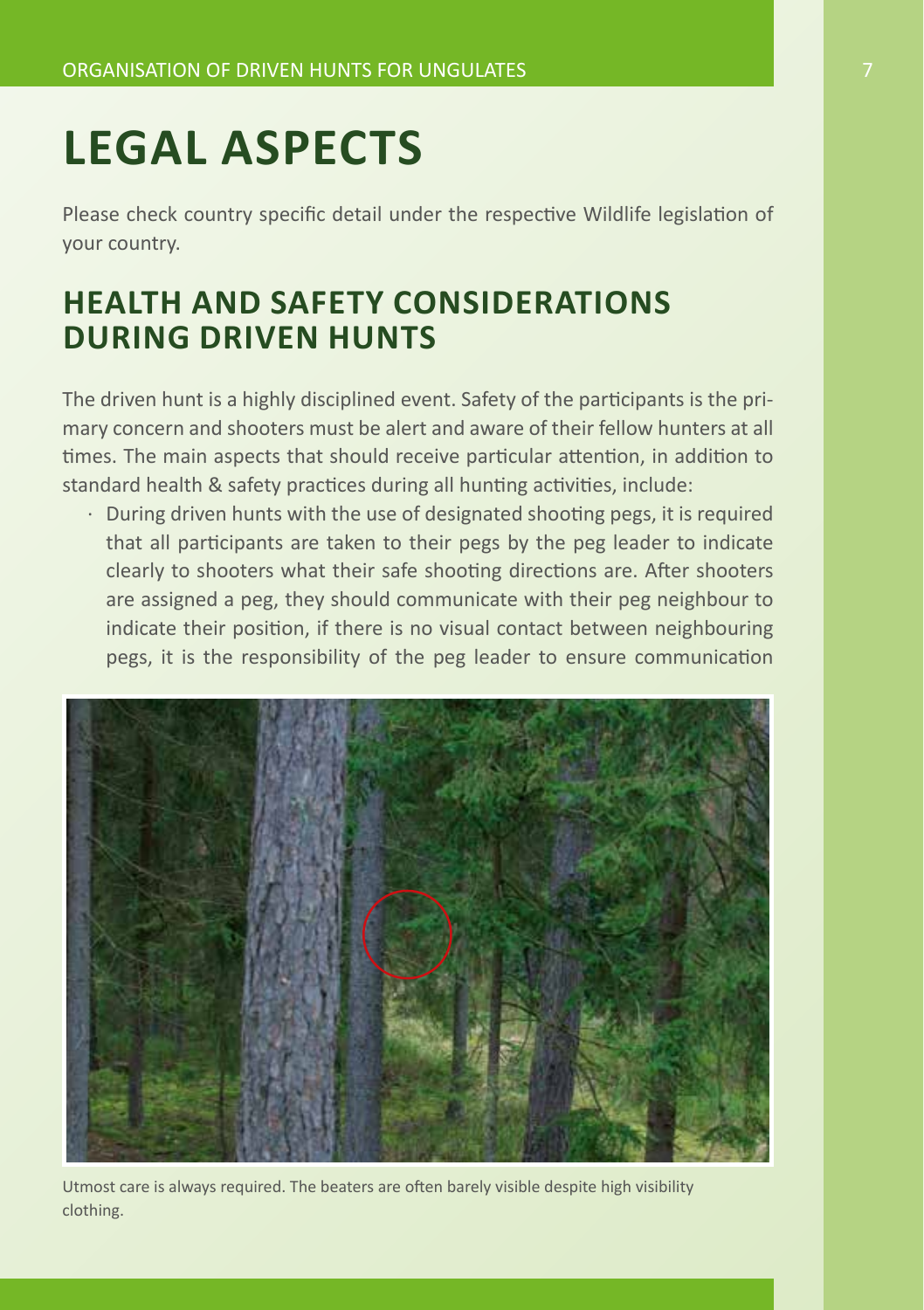between peg neighbours. Unless the hunt leader dictates otherwise, it is not allowed to change or leave the assigned peg. If there is prior agreement with the hunt leader to change or leave the peg before the drive has ended, the shooter should always indicate his intentions to his neighbouring shooter. If persons are in a dangerous position it is not permitted to shoulder the rifle or aim in this direction. A follow through with the shouldered rifle in the direction of a fellow shooter or the beater line is not permitted. If a shot is not fatal, peg and hunt leaders must be informed. The hunt leader will decide when a search for wounded animals will be conducted. The animal should be found and dispatched as quickly as is safely possible.

- · Outside of the active driven hunt, the firearm is to be carried unloaded with the breach open and the muzzle in an upright position. During unfavourable weather conditions the organiser can allow the firearm to be carried with the breach closed but the firearm needs to be unloaded and the muzzle in the upright position.
- · Beaters may only carry firearms that are not loaded. It can be advantageous for some beaters to carry a suitable firearm in situations where a wounded animal needs to be dispatched or a dog has cornered a target animal.
- $\cdot$  It is vital that all parties involved in the driven hunt wear suitable high-visibility clothing.

### **Animal welfare**

Humane and ethical hunting includes:

- · The shot should be fatal so as to reduce/preclude any suffering for the animal. Hunters should train for situations that will arise during driven hunts. They should practise their marksmanship regularly. For many hunters, the shot at a standing animal is safer.
	- Dominant female animals with dependent young (such as red deer hinds with calves), are to be spared during hunts. Calves should be shot before the adult females.
- · Use of dogs
	- Long pursuits of healthy game by dog packs is not permitted due to animal welfare concerns. Pursuit of injured game by individual hunting dogs is permitted. It is the responsibility of the mobile shooter (hunter who walks with the beaters) to dispatch any injured game as quickly and efficiently as possible in order to minimise its suffering.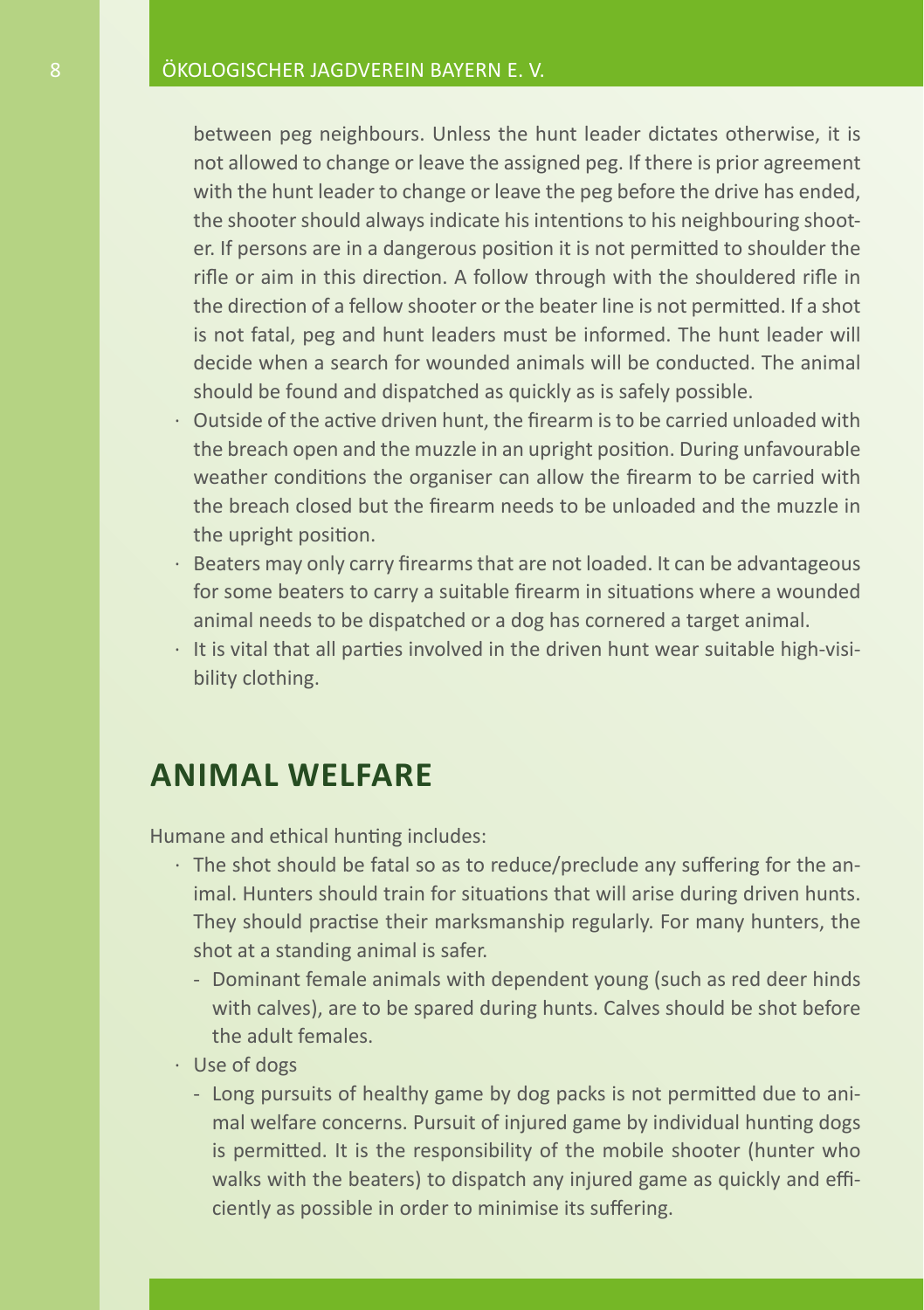## **Planning**

### **Topography – Habitats – Seasons – Weather**

It is important to consider the topography of the hunting areas when planning a driven hunt - is the area mountainous, densely forested, or urban or semi-urban? The chosen type of driven hunt will need to be matched to the given conditions.

- · In areas where there is a mixture of forests and fields, each forested area will be assigned a separate drive. The pegs are assigned to cover known game paths and escape routes.
- · The structure of the woodland such as the trail and road network will often guide the classification of the area.
- · [Germany] September is a good time for driven hunts in pure conifer stands as visibility is not dependent on whether foliage has dropped and the season is open for both male and female roe deer.
- · There are situations where driven hunts will be restricted or impossible:
	- On safety grounds due to presence of other recreational users, and due to the presence of motorways or railway lines, etc.
	- In areas where there are large maize fields, the possibilities for driven hunts of wild boar involving dogs may be restricted due to the limited escape opportunities within the maize field. The safe location of pegs surrounding the maize field may also be problematic. Due to these issues, other strategies should be used such as positioning pegs along wooded areas into which the wild boar are likely to flee once disturbed.
	- During periods of heavy snow (when ungulates will have difficulty moving), during strong frost (energy loss), and when the snow has a crust on the surface (because of the possibility of injury to dogs and wildlife).
	- When access to the hunt area for emergency vehicles is restricted due to bad visibility from fog, ice on trails and roads, heavy snowfall, storms, danger of snow breakage of trees. Safety is the overriding factor determining whether the driven hunt will proceed or not.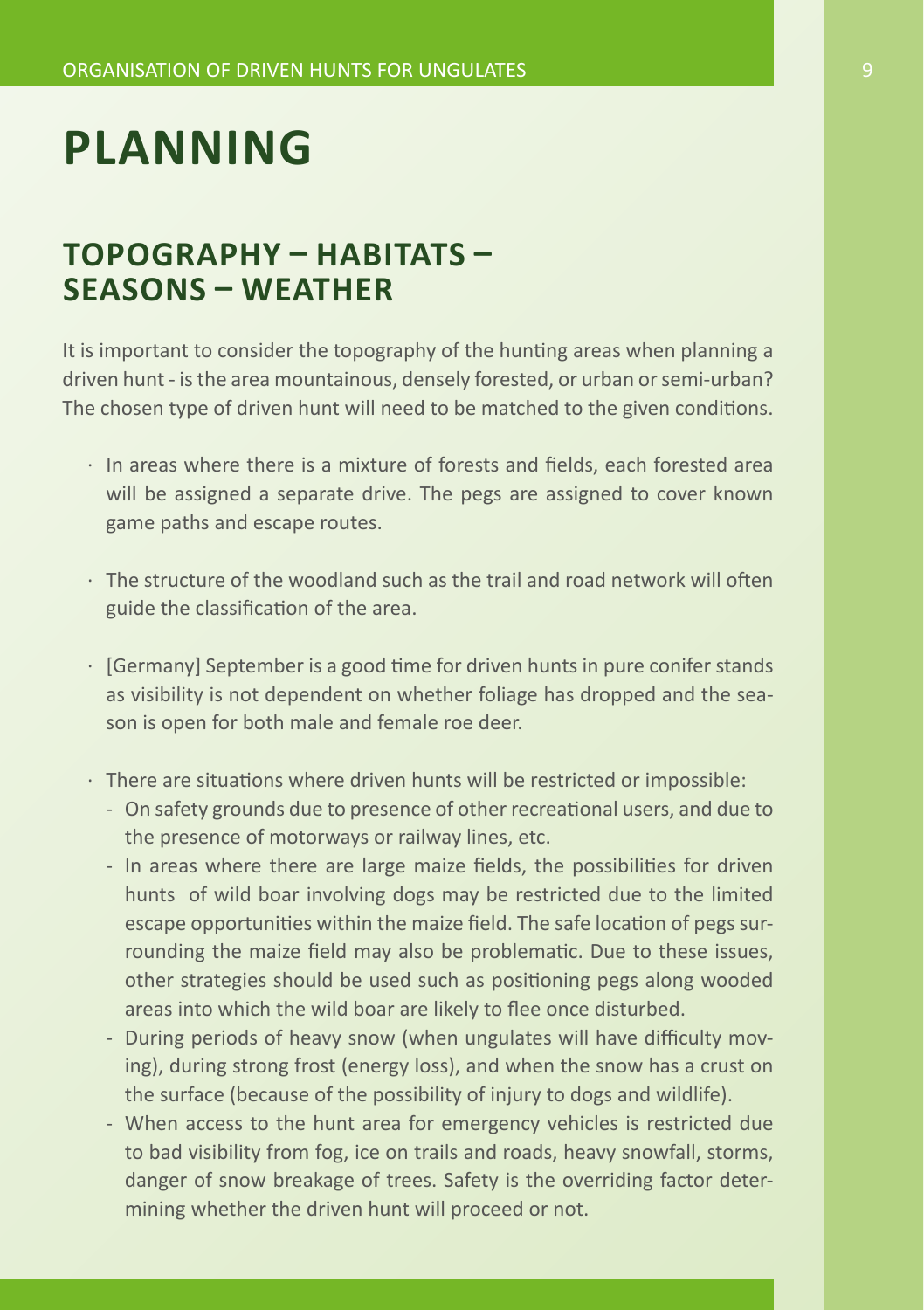- · Driven hunts should ideally begin after leaves have fallen in order to improve visibility of game. Ideally, driven hunts should be arranged during periods when there is open season on all ungulate species.
- · Ideally, the timing of driven hunts should be chosen with due consideration of the weather conditions. Due to amount of participants of a driven hunt, this will not always be possible.
	- A light snow covering improves the visibility of game.
	- A light frost will move game earlier and the hunter can hear the approach more easily.
	- In contrast, wet days with rain and mild conditions are not ideal. The approaching game blends in well with the surrounding environment and its movements are not easy to hear.
- · The time of day can also play an important role in the success rate of the driven hunt. Morning hunts are often more successful than afternoon hunts. Game may not be as active in the afternoon, and during the subsequent drives dogs will often be tired and hunters less concentrated.

### **Facilities required for a driven hunt**

The bottom line:

- · Hunting facilities such as pegs, stands and seats must conform to health & safety requirements.
- · Every peg must be inspected prior to use and also climbed to ascertain its requirements.
- · Danger zones must be clearly identified and marked.

Besides the location of pegs, a key determinant in the success of a driven hunt is the type of stand and seat in each position. Highseats or cabins erected for conventional stationary hunting purposes will often not be optimal for the purposes of driven hunts. Therefore, it will be inevitable that a range of peg seats should be erected throughout the hunting area. The location and arrangement of the peg should enable the hunter to be comfortable, quiet and safe, allow the hunter to shoot from a standing or sitting position, and allow a clear view in all directions.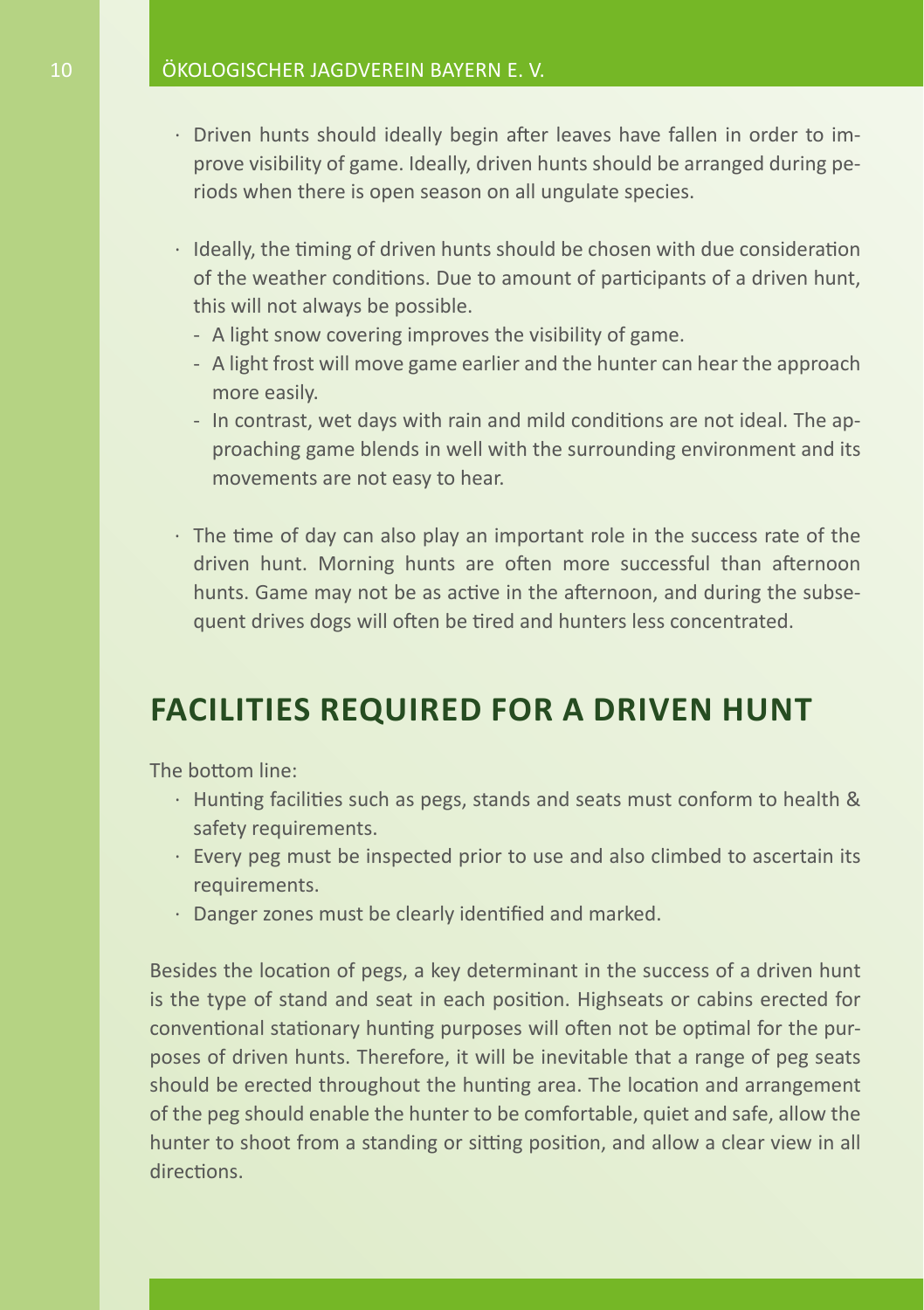#### ORGANISATION OF DRIVEN HUNTS FOR UNGULATES 11 11 11

These criteria indicate that conventional hunting aids such as enclosed highseats will often lead to failure and frustration. An elevated shooting position not only improves the sightlines but also safety. The bullet backstop is needed regardless of the height of the peg stand. Shots over flat ground should be avoided.



Even simple "battue" high-seats or stands provide more visibility and a better bullet backstop.



Higher "battue" stands provide an even better overview, more visibility into tree regeneration and increase safety. The luxury of a roof pays when it rains (and with regard to durability of the structure).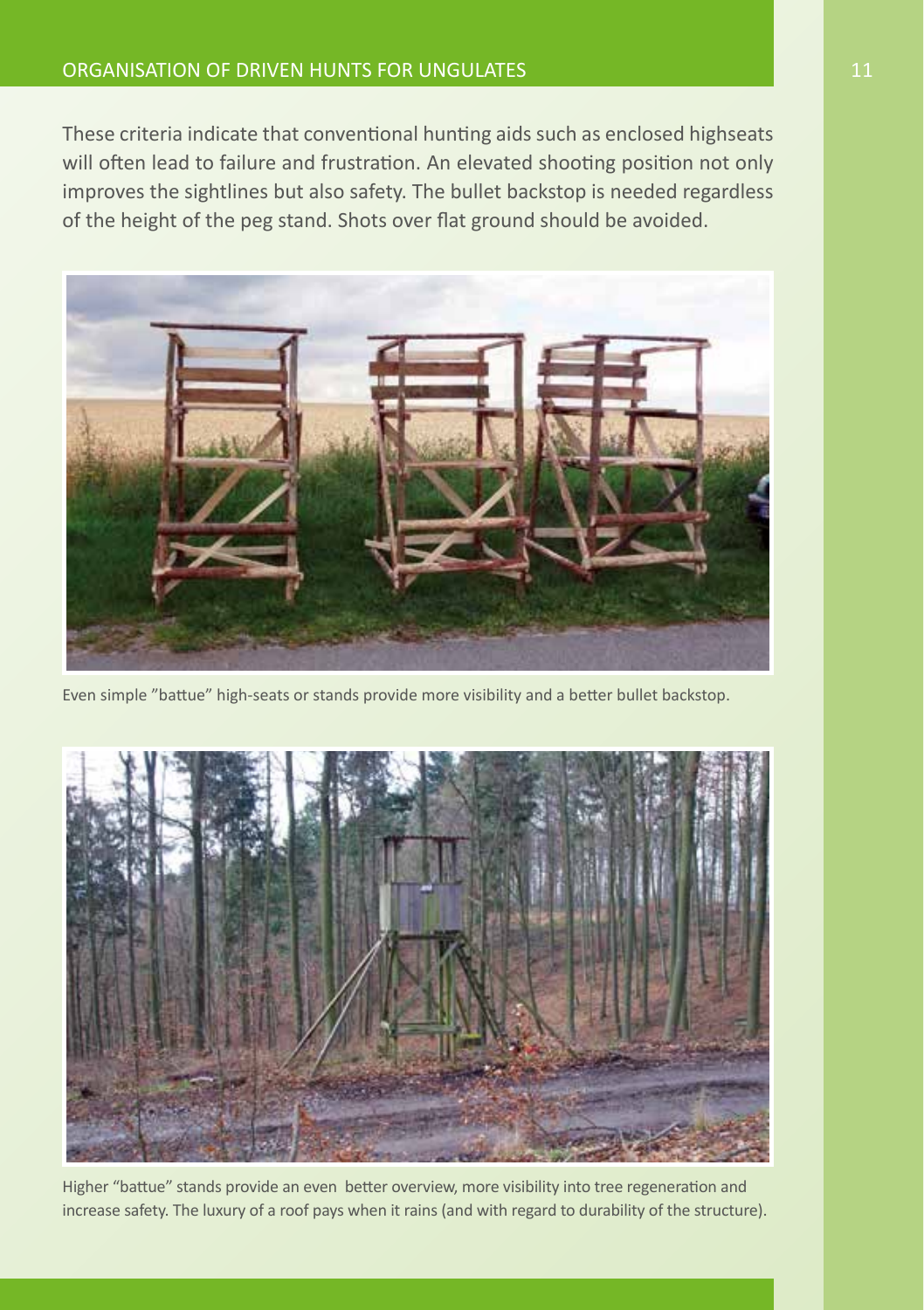Note: Advice from the DEVA [Deutsche Versuchs- und Prüf-Anstalt für Jagd- und Sportwaffen e.V. - German Institute for Testing of Hunting and Sporting Guns] indicates that bullets will ricochet at angles of less than 5°–10°. On a peg seat located at ground level, this critical angle is achieved after about 10–12 m. Therefore, it is advisable that all ground-level peg seats are located where there are slopes to act as a good bullet backstop.

#### **Suitable peg facilities would include:**

- · Open-sided elevated high seats (see picture p. 11);
- · Large open-sided cabins (Length×Breadth×Height min. 1.6×1.5×2.0 m)(see picture p. 11);
- · Ladders with stand area (min. 1.0×1.0 m);
- · Open ground-level seats.

#### **Facilities that would not be suitable include:**

- · Peg locations on the forest edge looking out towards open fields;
- · Enclosed highseats;
- · Enclosed ground seats;
- $\cdot$  Pegs that do not allow the hunter to stand up while shooting;
- · Pegs that look out onto features such as a riding paths or forest roads.

#### **Suitable locations for hunting pegs**

The success of the driven hunt will be determined by the location of the pegs. They should be chosen so that the game will move slowly past the peg or stop near the peg. Suitable areas would include:

- · Old growth woodland and open areas with vegetation not taller than knee height or with small pockets of regeneration;
- · Thicket stage woodlands with sufficiently wide shooting aisles;
- · Open, natural regeneration areas with clear visibility;
- · Known game tracks or along fences, along ditches or under cliff faces;
- · Transitional areas from thicket to more open canopies often when game passes from one woodland area to another, they will stop to check the area is safe;
- · Skid trails (timber extraction tracks) with good visibility of the forest edge;
- · Skid trail junctions which may allow lines of site in multiple directions;
- $\cdot$  Large open areas with increasing vegetation at the forest edge;
- · Old age woodland with a distance of around 100 m to the game cover.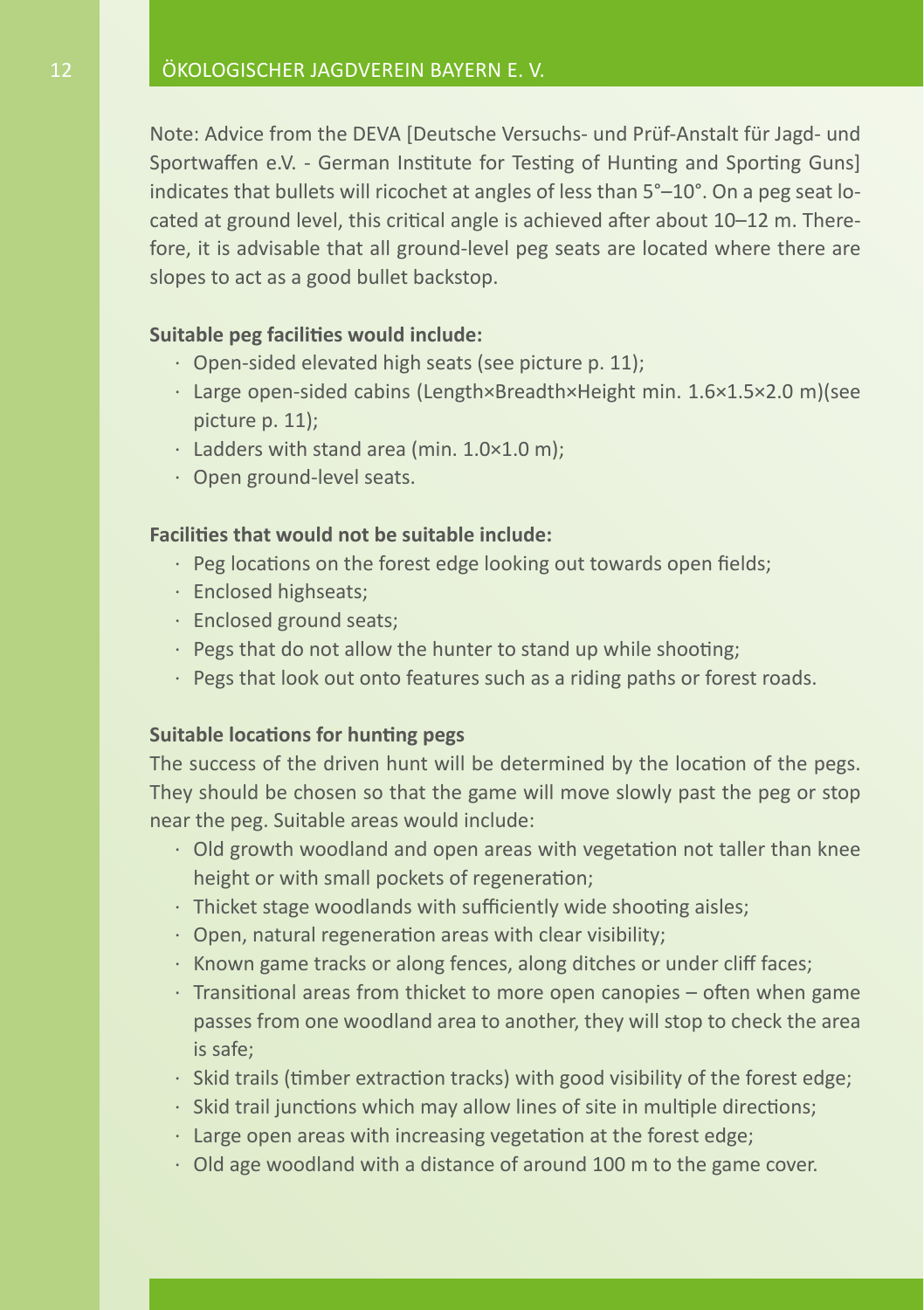#### **Unsuitable locations of hunting pegs**

- · Tracks, riding paths and skid trails that do not allow good visibility;
- · Open areas;
- · Small clearings within a thicket stage woodland;
- · Old woodland with no cover and the required distance to the game cover;
- · Also inefficient and extremely dangerous would be the classic location of a peg along a forest road and wide riding paths. Game will often flee across these light bridges, often after pausing at the woodland edge, mostly in full flight; an accurate shot is difficult and it will often be impossible to evaluate any game prior to firing a shot. The risk of ricochets will often be increased due to shooting towards paved paths or compacted soil. Shooting along these sections may also increase the risk of other recreational users turning up who have ignored warning signs about the hunt – this should always be expected from a Health & Safety point of view.

Often it will not be possible to identify all suitable peg locations. Animals will move unpredictably, and a location that may have looked promising will after a number of drives prove fruitless and will have to be changed; other locations may surpass expectations.



Shooting aisles or lanes must not be too narrow and should have a natural bullet backstop. Never shoot towards slope edges / ridges.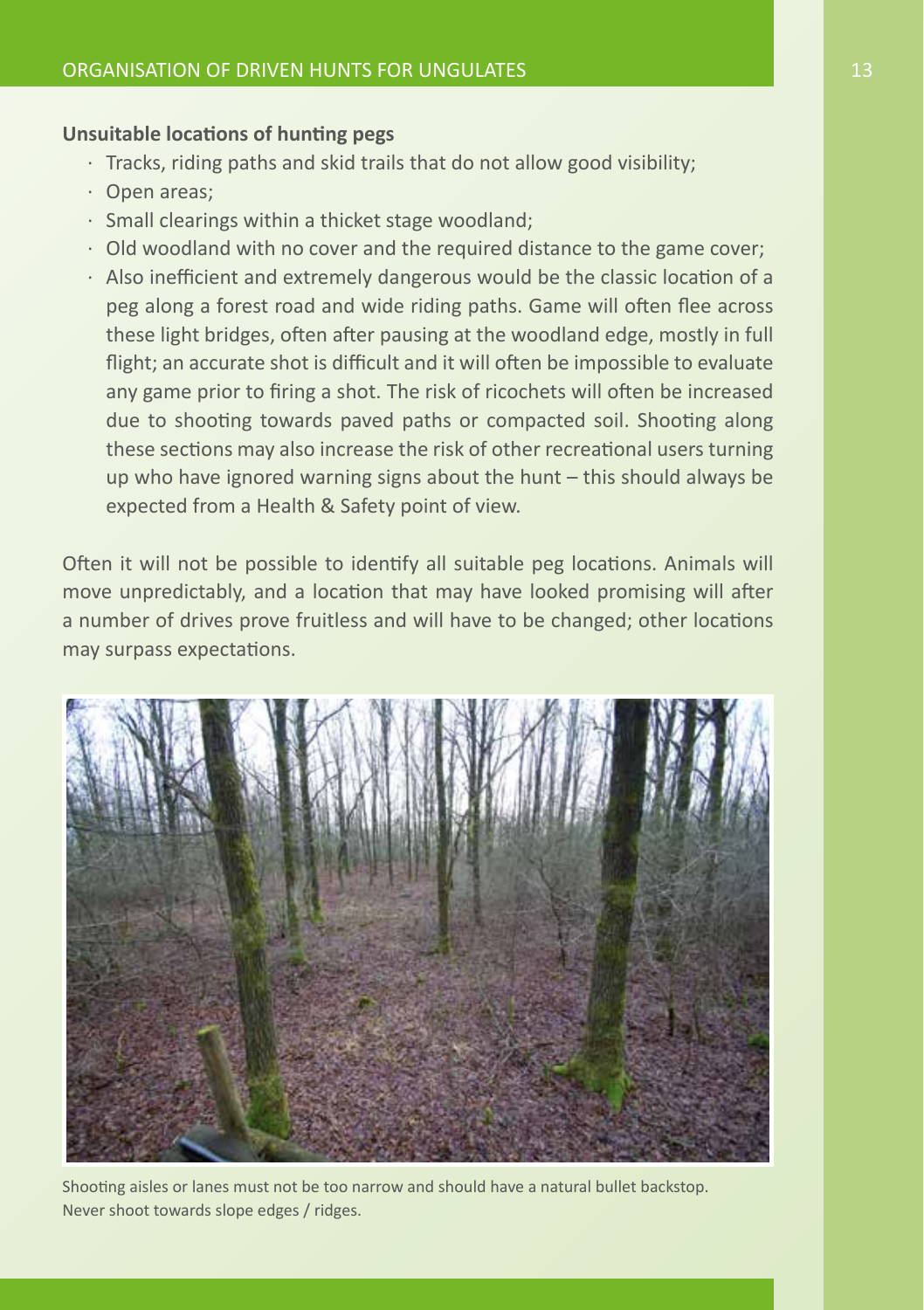- · The approach route for hunters to each peg should be marked;
- · Some pegs can be used twice depending on whether two drive areas join each other;
- · Multiple pegs can be spread out to the various hunt delegators / peg leaders;
- · All the pegs should be walked with the hunt and peg leaders before the drive starts, especially if they are not from the local area.

## **Peg protocols**

It is recommended that all hunters receive a map of the hunt area. In this map peg numbers should be identified in order for hunters to get an idea of where their neighbouring hunters are located and in the case of an emergency to facilitate easy identification of peg locations.



A light snow cover provides hunting advantages …



… and facilitates easier tracking of wounded game.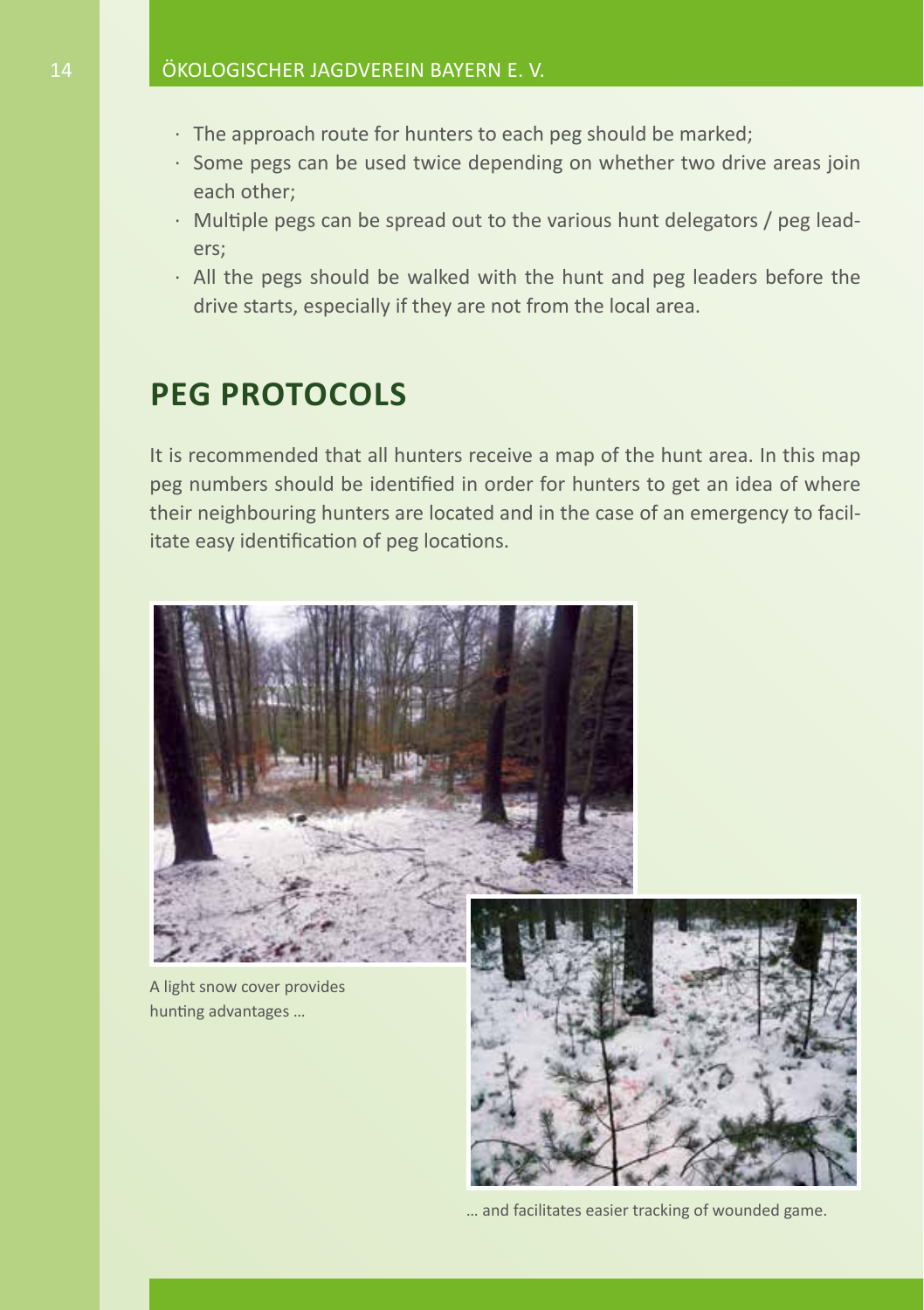Peg protocols should be included with the hunt area map, which should include important information:

- · Drive (Date, Start, Area);
- · Name of hunt leader / peg leader;
- · Peg number;
- · Name of hunter;
- · Telephone number of hunt leader;
- · Emergency numbers, Vet;

Peg protocols will also aid in the detection of game movements. This will allow for improvements to be made for the next hunt.

- · What was seen?
- · Which direction did game flee?
- · What, when and by whom was game fired upon?
- · Was tracking of wounded game required?
- · What calibre ammunition was used?
- · The peg protocol should be posted at each peg.

## **Traffic Safety**

If there are public roads in the hunt area, or close-by, then special safety considerations are required.

A safe hunt can be achieved through road blocks, hunt personnel and warning signs placed at key locations around the hunt area. Placing of signs will require consent from the authorities. This will require application to the relevant department associated with these regulations. Permission must be obtained from the relevant authority in order to control of traffic in the hunt area. In the Irish context this would be either the relevant County Council or the National Roads Authority. It will be necessary to agree a protocol in which the hunt does not endanger the general public.

There is no set of rules governing how this arrangement is achieved; it is often requested by the hunt leader. The relevant authority may charge a fee for this.

The hunt registration with the authorities should usually take place at least three days before commencement. When signs are being erected, permission should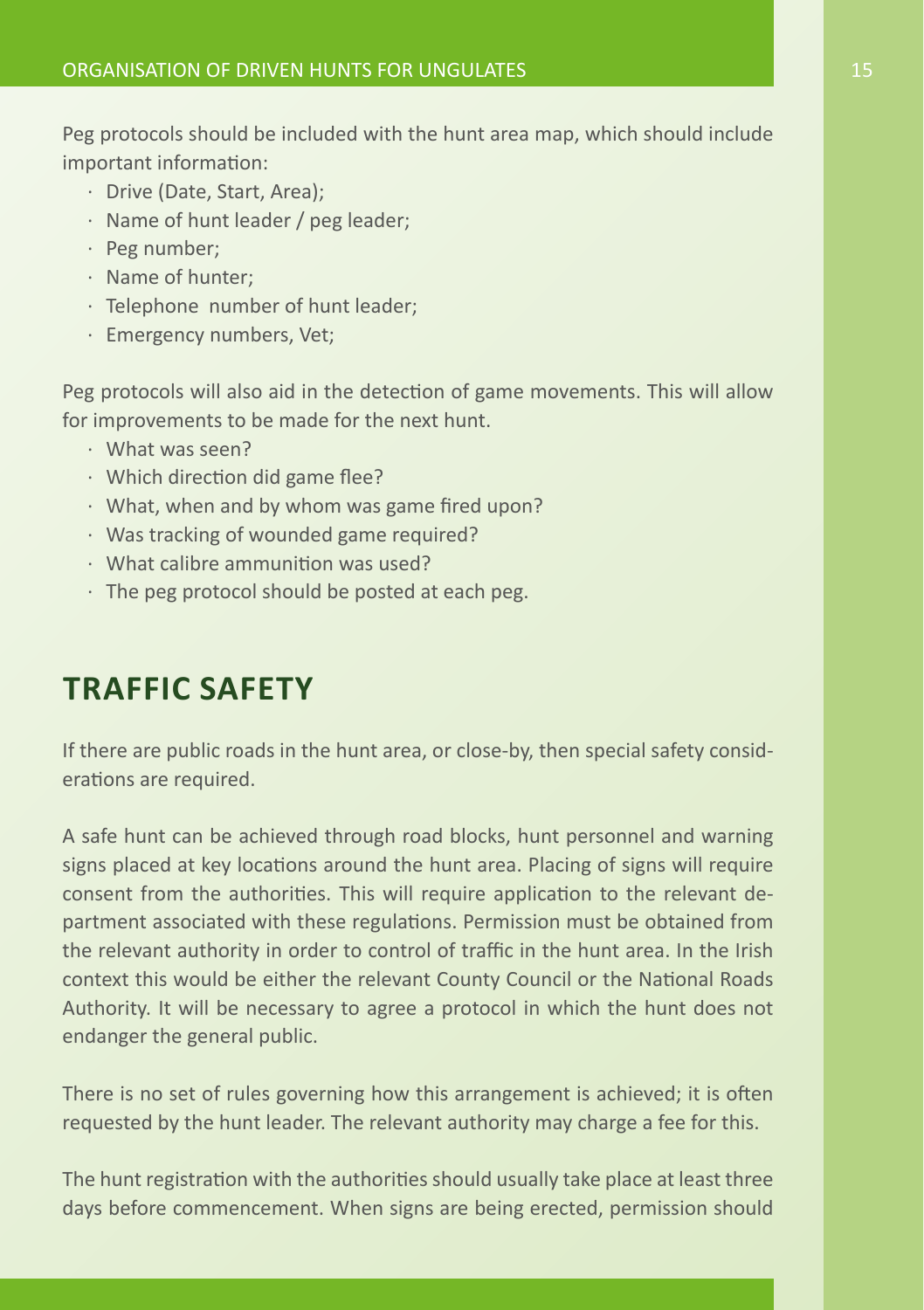be carried of what is to be put where and when this is to take place. It would be clearer if the authority devised a plan indicating location of each sign. This will prevent difficulties at a later date.

It is vital to engage all relevant authorities before placing signs along roads and paths.

## **Invitations**

A successful driven hunt depends on cooperative, safe and savvy hunters. Nevertheless, there should be opportunities for some inexperienced hunters to participate in order to give them the possibility to learn from more experienced hunters. Especially, the inexperienced hunters will need to spend a lot of time on the range practising.

If the hunt is to be successful, the hunt leader will have to spread the hunters out efficiently.



Driven hunts foster companionship and camaraderie. The hunting bag is a group achievement! (Note: the dogs are missing in this picture since they are already in the cars)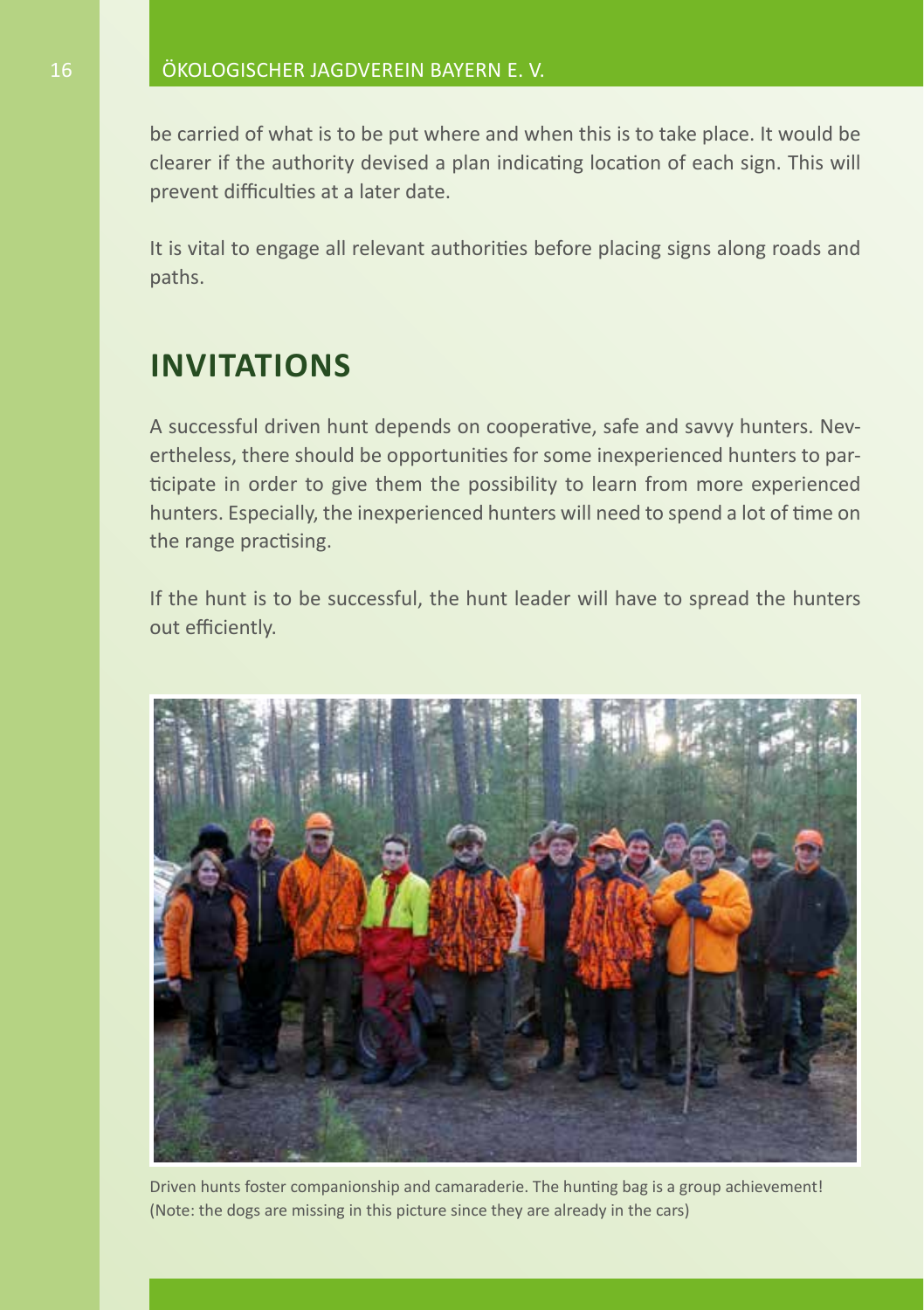Hunters should be informed of certain things when invitations go out:

- · Date, start time and expected end of hunt
- · Address of meeting place, venue directions and map
- · Equipment
- · Minimum calibre (at least 7 mm)
- · Which type of dogs can be brought to the hunt and used
- $\cdot$  High-vis clothing (vests or similar) is an absolute necessity a red hat band will not suffice.
- · Is lunch provided, or do hunters need to make their own arrangements?
- · Firearms should not to be brought to the meeting area; they should be left in locked vehicles out of plain sight.
- · A high level of shooting skill will be required if the hunt is to be responsible and humane. It is thus important to advise invitees of the importance of practice prior to the hunt.
- · Participants under the age of 14 are not permitted to participate in any part of the hunt. If they are older than 14 years of age, it would be beneficial for them to participate as beaters in order to gain some experience.
- · No alcohol is permitted prior to and during the hunt. This should also be the rule for residual alcohol from the night before. The hunters should take some rest time before taking part in the hunt in order to be fit and sharp.

Where there is a bad experience with a hunter, they should not be invited to participate again.

## **Firearms, Ammunition, Optics**

Hunters must be informed in advance about the required equipment. It is not reasonable to expect hunters to return home and change equipment.

#### **The correct firearm**

- · It is a hot topic amongst hunters what firearm is the right choice and with what type of ammunition. The bottom line is that every hunter must be familiar with and feel comfortable using their equipment. As set out previously, the minimum calibre is at least 7 mm or upwards.
- · More than for the stationary hunt on highseat, it is vital for a driven hunt that the hunter is fully trusted concerning all aspects of his firearm, safety release, reloading etc. Only if these aspects flow together, will it be possible to concentrate on the hunt itself. It is therefore recommended to use a firearm that is in regular use, not a firearm used exclusively for two or three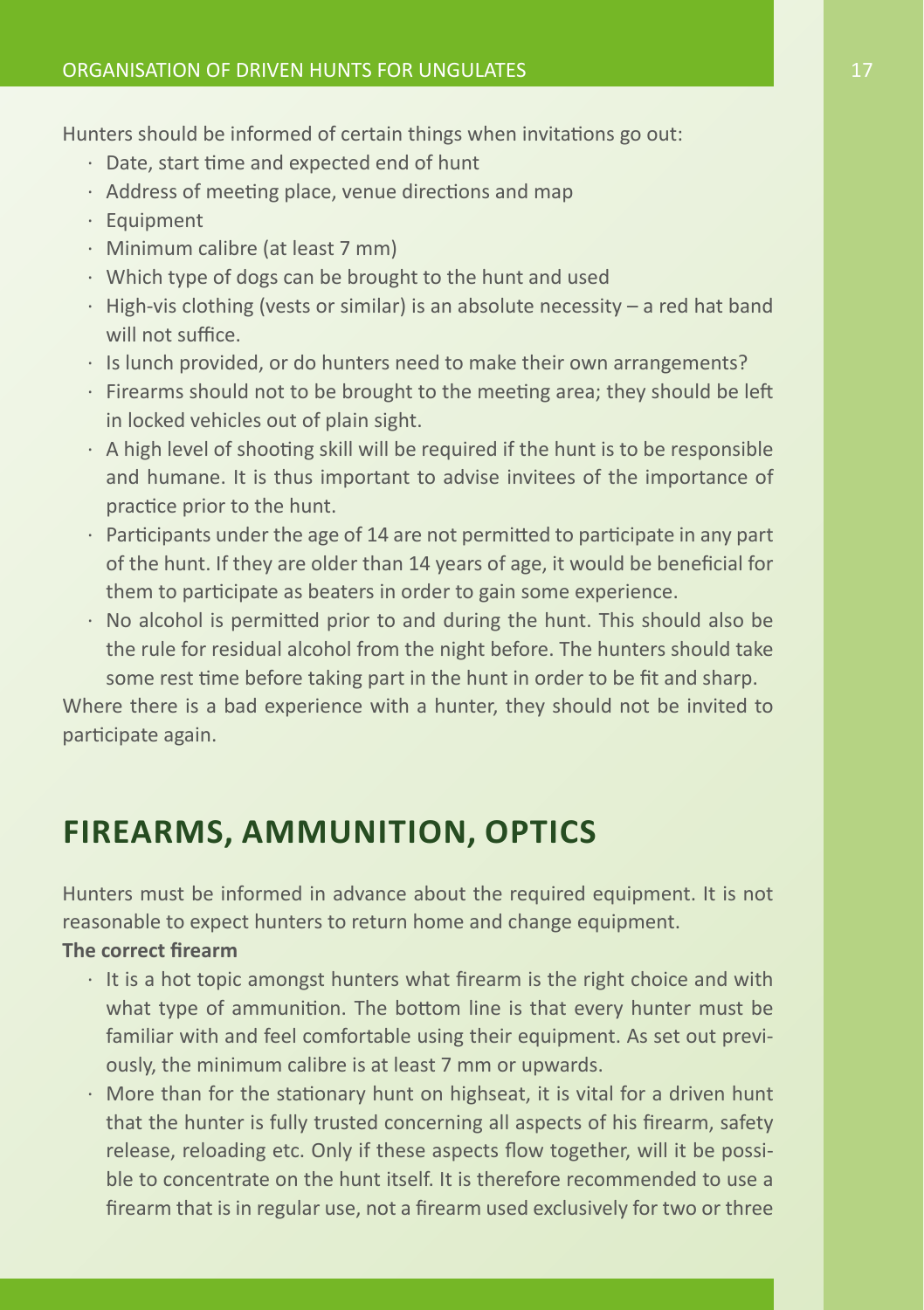driven hunts a year. Regular training and practice sessions in a suitable rifle range on moving targets will improve the co-ordination of the hunter in relation to his firearms and a moving target.

- · A recommended firearm for sole use in a driven hunt would be;
	- Bolt action or semi-automatic rifle 7 mm upwards.
	- Variable scope: 1-4×, 1-6×, 1.5-6×, 2.5-10× which is mounted on e.g. a quick release mount in order to use the iron sights if required.
	- Red dot sights.
- · In summary: Use equipment that conforms to the relevant legislation and that you have practised and are comfortable with; check your equipment regularly to ensure it is in good working order.

#### **Shooting behaviour**

- · Accurate shooting requires a high level of concentration. Shots can be fired standing or sitting and with or without gunrests.
- · In general shots should only be made at distances of <60 m. It is advisable to utilise red dot sights. Open rifle sights can be used at shorter distances and longer shots can be made if the hunter is sufficiently skilled.
- $\cdot$  No firearms are to be carried in the meeting area neither at the opening talk nor when the game is laid out. Depending on national legislation, firearms may be kept in locked cars if they are not visible from the outside.

### **Dogs**

Dogs are either released from the pegs, or led by beaters walking through the hunt area. Dogs released from the pegs will usually roam further than the small radius covered by the dogs led by dog handlers.

- · The availability of dog handlers should be checked well in advance of the hunt.
- · Neighbouring landowners should be contacted. If the neighbouring landowners are not participating in the hunt, then the dogs need to be very well managed or not used at all.
- · Experienced beaters and mobile hunters should know the hunt area well. Participants new to the area should be assigned a companion with local knowledge.
- · The release of dogs should be discussed before the hunt. If the hunt is to be conducted in a 'quiet' manner, then handlers and hunters should only release dogs at a certain time.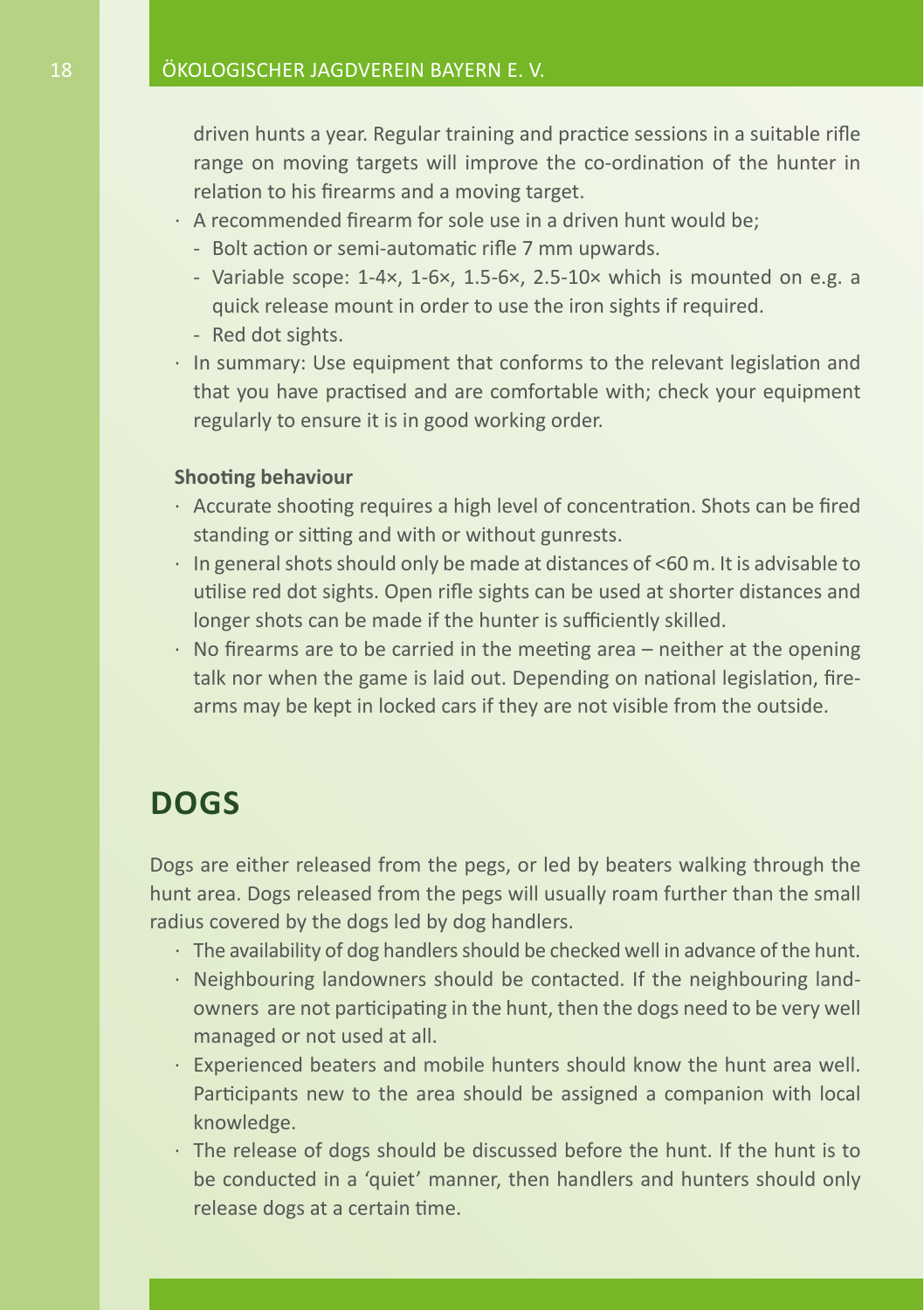- · The use of dog GPS tracking systems is recommended when possible. This will alleviate unnecessary waiting times and will help in establishing and averting points of danger.
- · The 'overhunting' of dogs can be examined in hindsight if GPS locators are used.
- · Experienced working dogs should be used, that will hunt independently during the hunt.
- · Equipment for the safety of dogs should also be planned: high-vis vests should always be used except on dogs that would naturally be highly visible (e.g. if the dogs are mainly white and there is no snow); and for wild boar hunting protective vests for dogs could be considered.
- · As a minimum all dogs should wear a high-vis neck collar with the handlers phone number to ensure the dogs can be swiftly returned to their owners; the phone numbers should be displayed in large writing (on the collar or vest) in the case of dogs that cannot be captured easily by strangers.
- · For control and tracking of wounded animals, qualified tracking teams should be utilised. Tracking of wounded animals should be delegated by the hunt leader only.
- · Veterinary care should be clarified before the hunt (contact details of relevant vets in the area should be included in the hunt protocol and given to all hunters).
- · It is recommended to insure all participating dogs against injury, theft and death.



Pointers, here a "Kleiner Münsterländer" with high-viz and protective vest, are suitable to move with the beaters.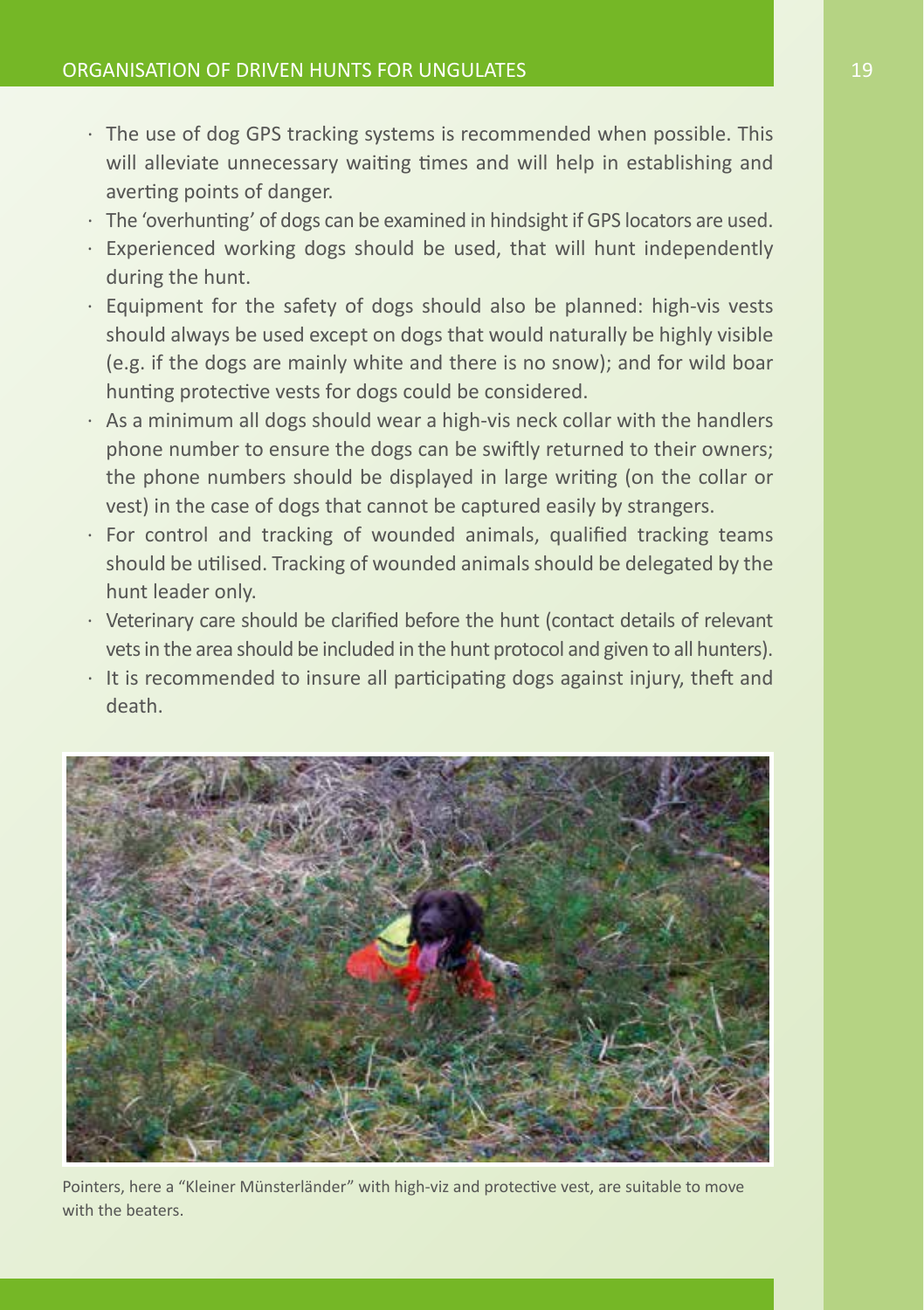#### **What dog breeds should be used?**

Generally all dog breeds can be utilised. The characteristics of good hunting dogs are described in the 'Propositions for driven hunts' Nr. 39/2003 38 LWF, Nr. 3 "Dogs" are described as follows;

#### **3. Dogs**

Basically many different types of hunting dogs can be used. The dogs should:

- · Be well-behaved in front of people and other dogs.
- · Track game audibly, i.e. they bark when "on spoor".
- · Have a good temperament.
- · Will stand their ground when faced with an injured animal and not broach the carcase of the dead game.
- · Have a pronounced sense of orientation.
- · It is important that at least some of the dogs that will stand their ground when confronted by game; this is an advantage in a number of situations (pushing game out of cover, dragging down wounded game). In comparison, dogs that do not exhibit these characteristics, e.g. beagles, will contribute positively by moving deer out of cover slowly.
- · Pointers who work closely with their master have an advantage in hunting over short distances. They are ideal in the case of the mobile hunter.
- · Smaller dogs move game more slowly, which makes for safe and efficient shooting from pegs.

In summary: the breed and number of dogs required is dependent on the target game and the characteristics of the hunt area.

## **Overhunting dogs**

*Überjagende Hunde* (overhunting dogs) is an issue that has received some attention in Germany in recent years. Overhunting dogs are dogs that stray outside the hunt area. It is recommended that the conditions for the use of dogs in a hunt is also agreed for the areas adjacent to the hunt area. If dogs drive game onto neighbouring land, the game cannot be culled unless there is prior agreement with the owners. 'Overhunting' is thus not part of an efficient driven hunt.

Ideally there could be agreement between owners of hunting rights in adjacent areas to jointly partake in driven hunts organised by a multitude of landowners (or to allow driven hunts to take place in these areas).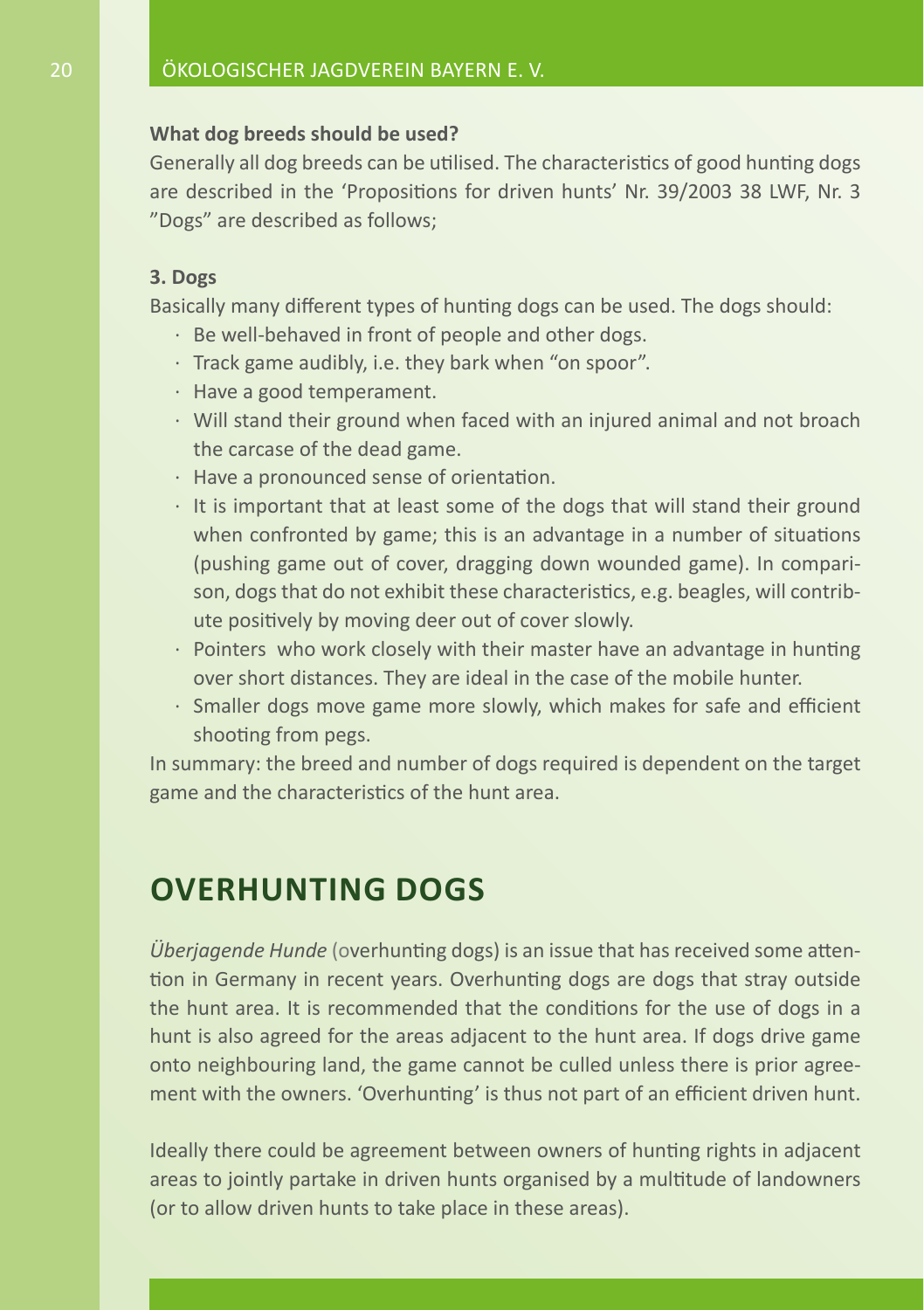Dogs, of course, do not understand that hunting is allowed on one piece of land but not another, and therefore, it is very difficult to entirely exclude the possibility of dogs straying onto adjacent land. It is thus important that all considerations are taken to minimise the risk of this happening. Along the boundaries of the hunt area, it is recommended to use dogs that stay close to their handler. As a general rule dogs that hunt over larger distances or dogs used by the mobile hunter, should not be released closer than 200 m to the boundary.

## **Combined-area driven hunt**

When herds of deer or boar are disturbed they will often move across boundaries. Combining a driven hunt across a number of hunt areas will allow the game to be followed and improve the chances and level of success. Ideally combined driven hunts should be arranged when there is open season for all game as it will be more efficient. Restricting the target game, to say boar, will be counterproductive. Combined driven hunts will restrict the amount of hunting pressure on the game over the whole year. In combined-area driven hunts, dogs that can cover larger ranges should be used. Combined-area driven hunts are particularly effective for boar hunts because of their large flight radius. Compared with roe deer, which have a relatively small flight radius and will return to the initial cover they were flushed from after 1-2 hours, boar will move over longer distances into different areas for cover. If boar packs are difficult to break from their cover, combined-area driven hunts will also improve the efficiency of the hunt as there will be more pegs around a number of hunt areas. It should be agreed in advance in what locations pegs would be placed especially along the boundaries when planning combined-area driven hunts. For the sake of building trust between hunt partners it should be arranged to:

- · Exchange collection points;
- · Share the overall hunt tally;
- · Arrange for hunters from the neighbouring areas to inspect the game once laid out.

This will enable trust to be built and ensure that future combined hunts can take place.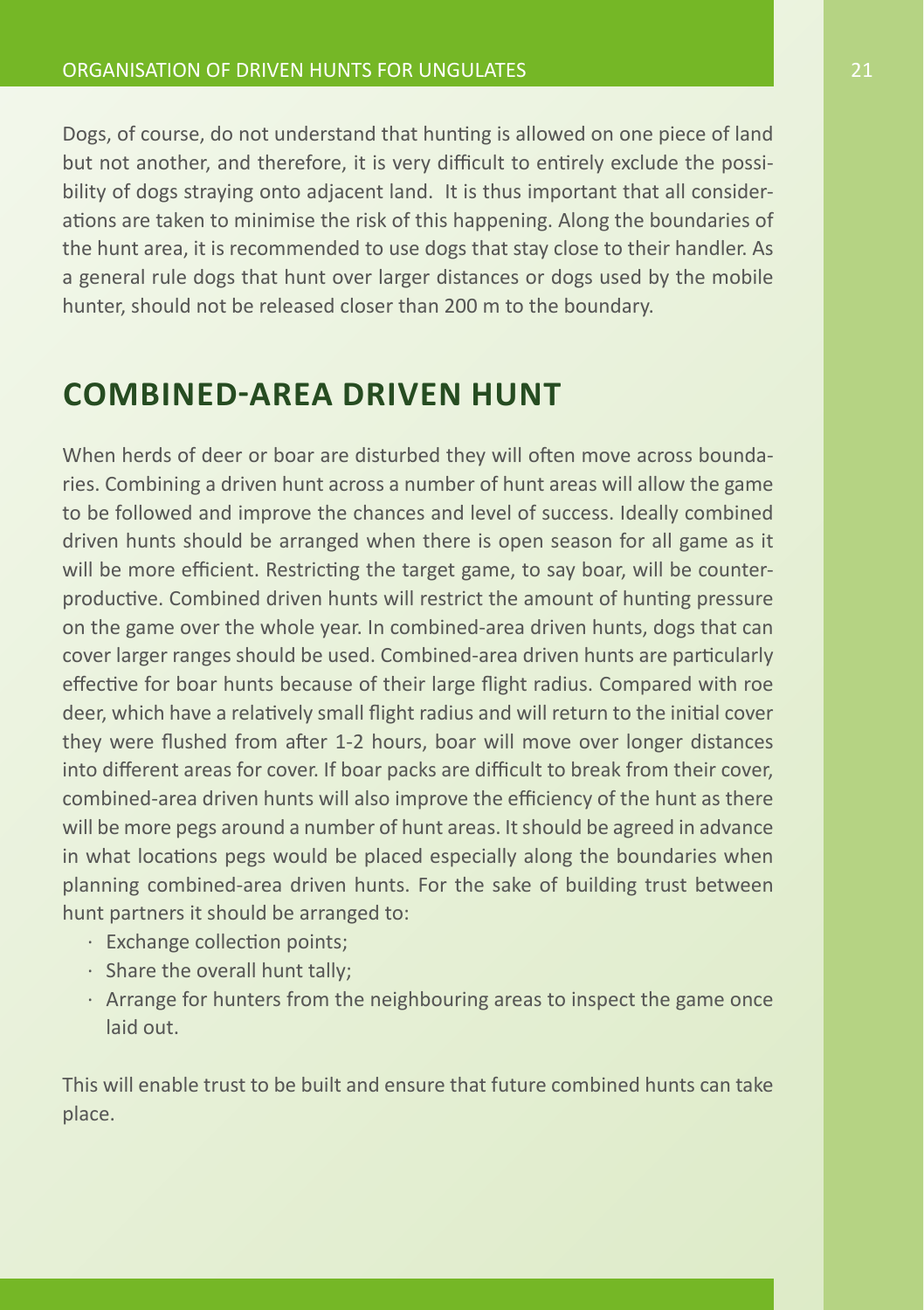### **Beaters and peg leaders**

- · Mobile hunters and beaters should not be placed in the same area. Beaters and mobile hunters should have local knowledge or have use of maps of the hunts area depicting the peg locations of hunters.
- · Persons that are not physically able to move through rough terrain should not be beaters.
- · Guest beaters who do not have knowledge of the hunt area can pose a safety risk and must be led by someone with good knowledge of the area.
- · Beaters and mobile hunters should be given high-viz vests for safety.
- $\cdot$  There should be a lead beater, who is in charge of a beater group.
- · The overall hunt leader will provide beaters, dog handlers and mobile hunters with a map of the whole hunt area in which all pegs are clearly identified.
- · The beat areas should be clearly identifiable with forest roads and tracks, rivers and streams, and woodland boundaries clearly marked.
- · Transport should be organised for beaters before and after the hunt. If the beating takes place to and from a collection point, this will not be necessary.



High visibility clothing for beaters is imperative!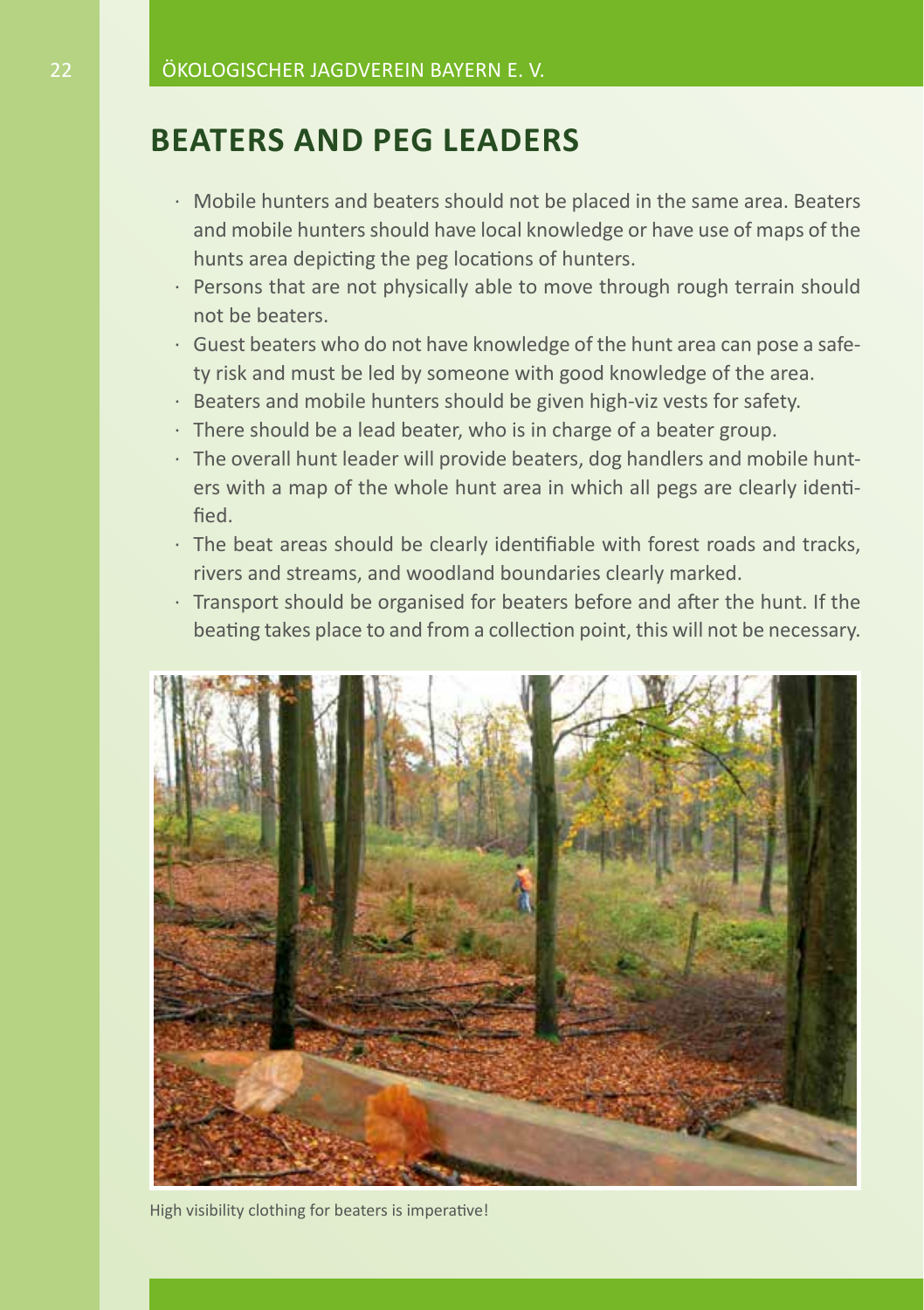## **Number of beaters and hunters**

For driven hunts of roe deer in Bavaria, for instance, the number of beaters is limited to four. In other regions there are no fixed limits on the number of beaters or dogs. Instead of or in addition to the beaters, the hunt leader may include mobile hunters if he allows them to leave their designated peg. Mobile hunters have a number of roles:

- · To flush game with dogs over short distances;
- · Contact stationary peg hunters;
- · Check culled game;
- · Bring culled game into view of the hunter;
- · Carry out short game tracking.

Mobile hunters play a leading role in driven hunts. They can communicate with stationary peg hunters and warn peg hunters if necessary (e.g. if the peg hunter takes a shot without an appropriate backstop). They will have maps and be knowledgeable of the hunt area and should not put anyone in danger if they fire their weapon.

These mobile hunters do not fulfil any beater functions. The work of finding game and pushing the game out of cover is done by the dogs. Beaters will move the game on once the game has been flushed.

#### **Role of the peg leaders:**

- · Peg leaders should have a detailed map of the peg area unless they already have detailed knowledge of the hunt area.
- · Especially on larger hunts, experience indicates that assigning smaller groups to peg leaders (e.g. from 5 to a maximum of 10 hunters per peg leader). This will allow hunters to be brought to their pegs quickly. The peg leader will be informed by his hunter of all events during the hunt after the hunt is completed (see also peg protocol). This will allow for all information to be collated and submitted to the hunt leader. Important measures (e.g. tracking wounded game) can then be co-ordinated quickly and efficiently.
- · Peg leaders should have access to vehicles in order to remove game to the collection area from the area once hunting has finished.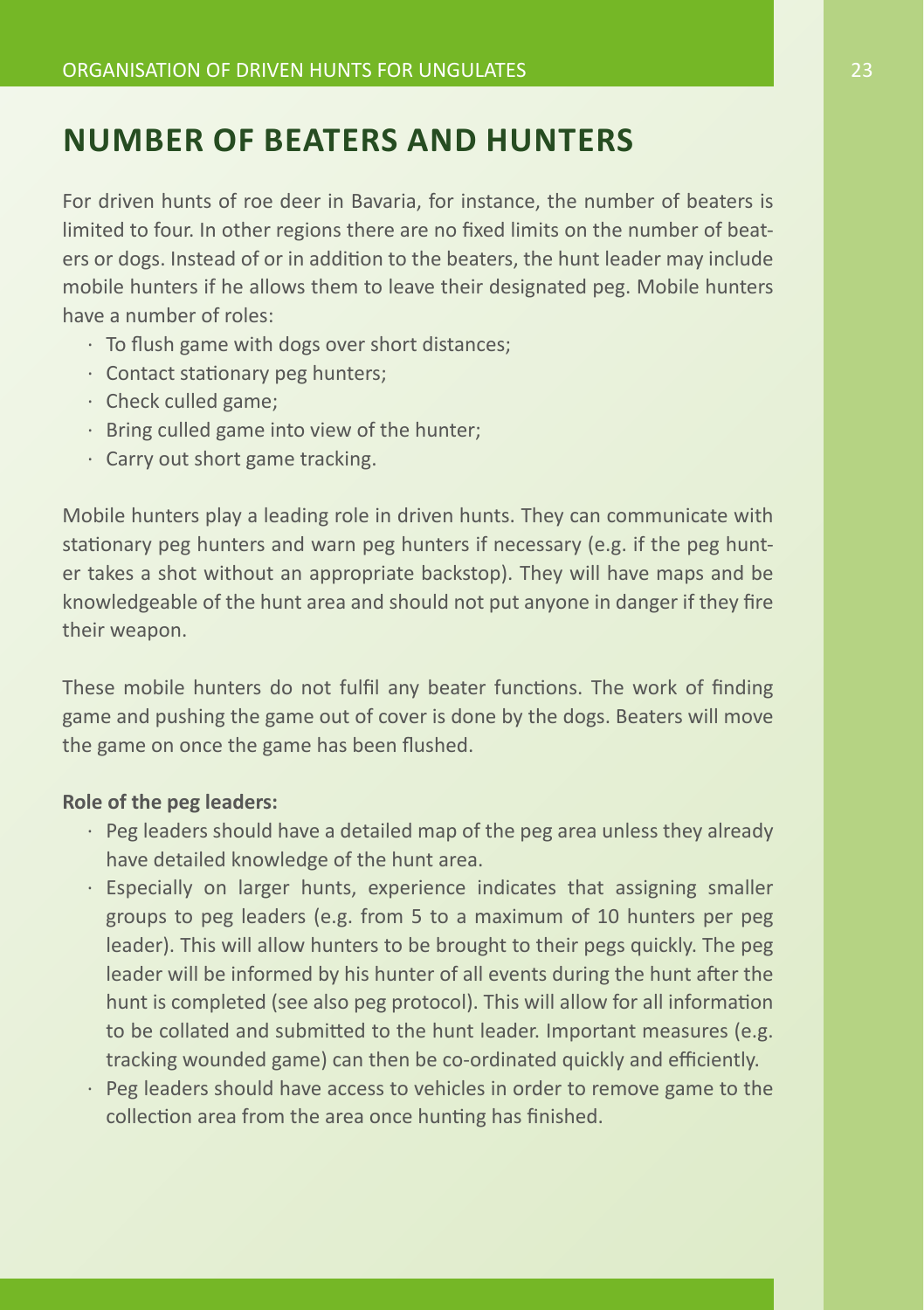## **Safety**

- · Safety is paramount and has priority in the planning, organising and execution of the hunt.
- · The hunt leader is responsible for safety.
- · Choice and demarcation of the hunt area. Potential risks and dangers should be identified and minimised (roads, settlements, etc.).
- · Emergencies should be reported to the emergency services via 112.
- · Parking on access routes should be arranged so that emergency vehicles will not be impeded.
- · Mobile phone coverage should be assessed before the hunt. All peg leaders should have access to a mobile phone and a first-aid kit.
- · Closures of public roads, forest roads, tracks and paths must be marked clearly with signs and/or tape. Conditions must be checked with, and necessary permissions obtained from, local authorities and regulatory bodies.



Danger areas should be clearly marked as such!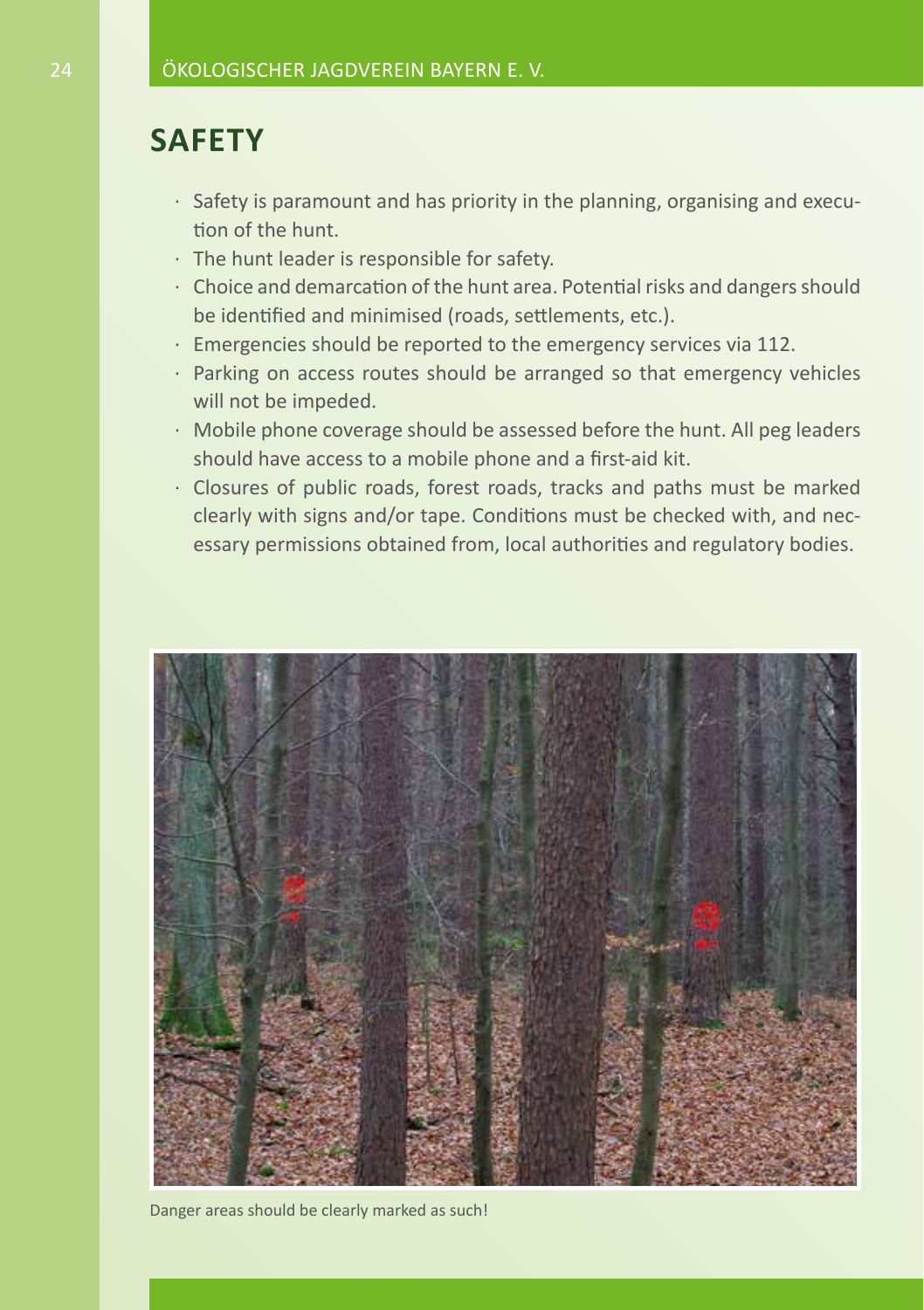## **Implementation**

## **Before the hunting party arrives**

- · Warning and advice signs to be erected.
- · Sufficient firewood to be brought to the collection area on morning of hunt.
- · Picnic tables/benches to be brought on site.
- · Organise the transport and supply of food and beverages.
- · Assign responsibility for lighting and safety of camp fire.
- · Organise evening meal with local restaurant and inform the proprietor when and how many people are expected.
- $\cdot$  Hunting licences should be checked before the initial hunt briefing.

## **The hunt briefing**

The briefing prior to the hunt is the core part of the hunt. Beaters and hunters should be given all the information they need for the day's proceedings. The hunt leader will have to explain the exact proceedings and clarify the rules and protocol. These criteria will allow for the hunt to proceed without difficulties.

- · Aim of the driven hunt;
- · Run-down of the safety considerations;
- · Start- and end-times of the various drives;
- · Determine the exact remit of the beaters;
- · Clarify the exact timing of the release of dogs from pegs;
- · Clearly define break periods for eviscerating culled game and these should be time/place specific;
- · Cars should be parked in such a way that approaches and access routes are not impeded;
- · If not already done, check hunting licences, etc.;
- · Provide marking tape to mark shot locations in case tracking is required.

#### **Safety instructions**

During the safety briefing, all safety aspects must be covered.

- · **Fundamental principles: "Safety before shot" and " Everyone is responsible for their own shot!"**
- · Firearms should be kept in vehicles during the briefing. When firearms are being carried to the peg, they should be unloaded with the muzzles pointing upwards.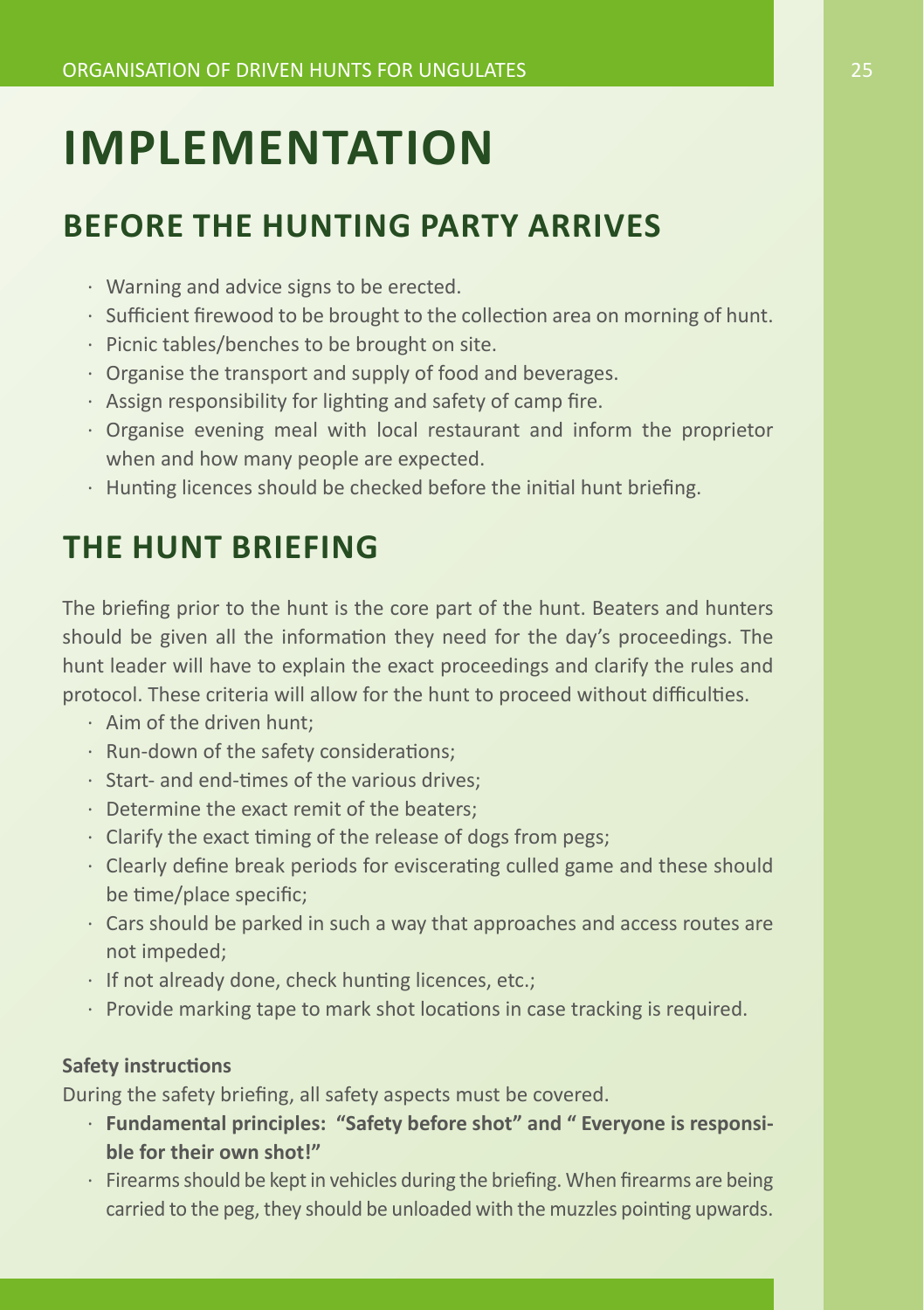- · The firearm should only be loaded at the designated peg. Otherwise it should be in an unloaded state with bolt open or in the case of shotguns and combination rifles the action should be open.
- $\cdot$  The assigned peg should not be left during the duration of the drive.
- · If a person appears in the line of fire, firearms should not be shouldered or fired in the direction of the danger zone.
- · The hunt leader can decide if he will allow hunting to commence once the peg has been reached. Usually hunting will only commence once all the pegs have been filled and the drive begins.
- · Animals should not be fired upon unless they have been fully identified. It is prohibited at all times to fire on moving targets in scrub where the target cannot be clearly identified.
- · No hunter located on a peg can fire upon an animal that has been cornered by a dog. These animals will be dispatched by the dog handler or the mobile hunter.
- · Animals should not be fired upon if in full flight. The hunter should aim to slow the animal down by means of a whistle or shout. Otherwise the hunter should let the animal pass as it could still be culled by a neighbouring hunter. A shot on a moving wild boar is somewhat easier considering the more even sequence of movement. This still does not permit the hunter to recklessly fire at the boar.
- $\cdot$  It is not allowed to fire after the drive has ended, except to dispatch injured animals.

#### **Target game**

- · It has to be clearly defined what game is to be culled. Any restrictions need to be clarified in detail.
	- Bottom line: No females that have *dependent* calves or piglets are to be culled.
	- Other restrictions could be:
		- + Restrictions on stags of varying age class
		- + Ban on shooting foxes during the drive, these are often fired on without consideration
		- + If foxes are to be part of the cull, the hunt leader should be clear that they are all collected and skinned for their fur
		- + Any legislative restrictions due to open seasons
- · Due to the intensive planning required and the considerable disturbance caused to herds, it is recommended that all open game be targeted during the drive. It is important to be aware of the cull targets.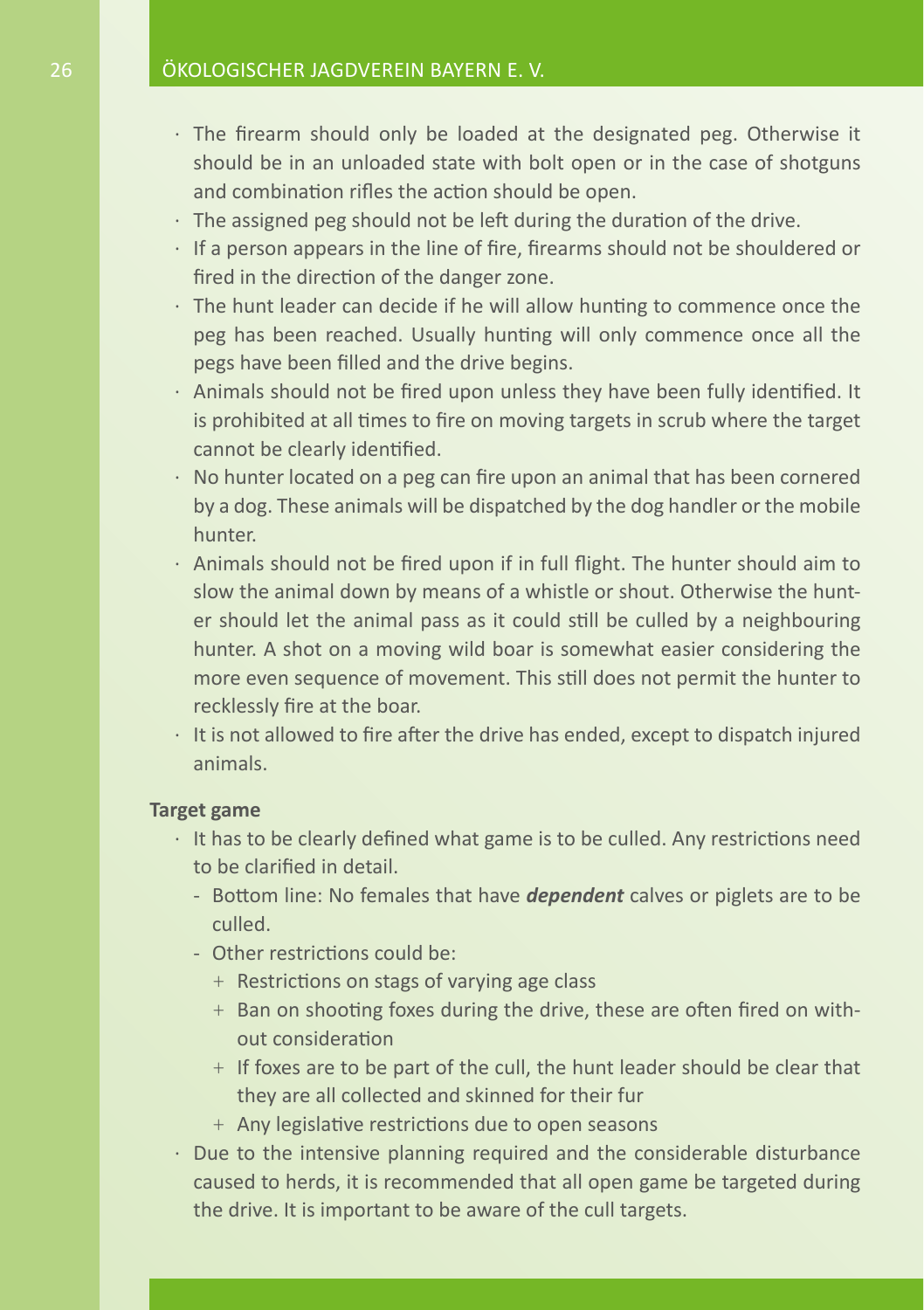#### **Subsequent provisions for culled game**

- · Culled game should be dragged to the nearest forest road. They should not be gutted. The peg leaders are responsible for bringing the game to the collection area where gutting will be dealt with.
- $\cdot$  Hunters should try and carry out a pre-shot examination of the animal (e.g. unusual movement, visible injuries, etc.).

#### **Peg information**

- · Danger zones need to be clearly identified from each of the peg locations. Shooting into these areas is strictly prohibited.
- $\cdot$  If pegs are not readily identified on the ground, the peg leader should introduce the hunters to their respective pegs and highlight all the safety aspects to them. These aspects include location of neighbouring hunters, safe lines of fire, etc.
- · After the hunter has taken up position in their peg, they should familiarise themselves with their surroundings. They should note all danger areas such as roads, walking paths, backstops, etc.
- · If possible neighbouring hunters should communicate vocally and visually.

#### **Responsibilities**

- · All peg leaders and organisers should be introduced to all hunters, so that individuals know who they can speak to.
- · The peg leaders shall collect the hunters assigned to them by the hunt leader and take them, or give directions, to their pegs.



We are shooting at living creatures, not shooting targets! Everyone has to know the limits of his shooting skill and should comply with it.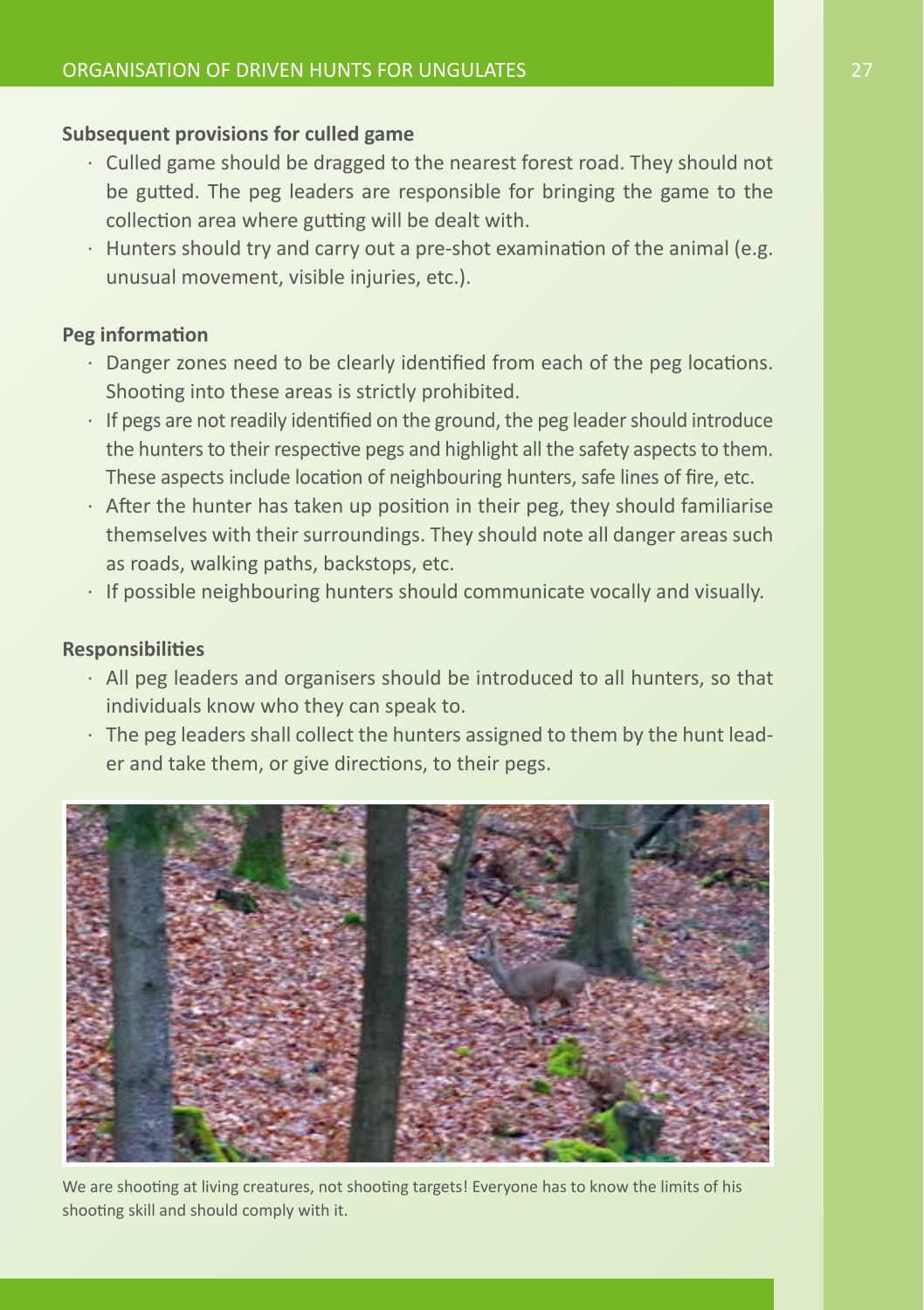· If hunters have not already been assigned by the hunt leader, peg leaders should assign the hunters to the relevant pegs according to their shooting abilities and fitness levels.

#### **Additional announcements**

- · All shot locations for potential dog tracking should be marked preferably by both the peg leader and the hunter.
- · All dog tracking of wounded game is to be arranged by the hunt leader.
- · It should be clarified with dog handlers before the hunt if all straying dogs should be collected and brought to the collection area. This is recommended if there is a substantial public road network in the vicinity of the hunt area.
- · It should be highlighted again that all emergency information and telephone numbers are located on the maps provided before the hunt.
- · **The main principle should be: The day should conclude in such a way that all hunters can shake hands at the end of the day.**

### **Dealing with the culled game, game meat hygiene**

- · There should be adequate facilities at the collection area such as sufficient water to deal with evisceration of all culled game in a hygienic manner. There should also be facilities to hang the culled game.
- · If the hunt continues into the late afternoon, lighting should be provided at the end of the hunt.
- · Specialised staff (i.e. butchers) should be used if available to carry out the evisceration on site.
- · If the butcher is not a hunter, then a 'competent hunter' (EU Reg 853/2004) should be available to fulfil this criteria.
- · All entry and exit wounds should be cut out generously, especially if the shot is through the intestines.
- · Plentiful supply of suitable containers for the removal and disposal of eviscerated material.
- · Dogs should be kept away from the collection area.
- · Hunters or members of the public should be kept away from the collection area to maintain a quiet, clean and safe working environment.
- · If possible, all game should be hung by its hind legs and transported and stored in this way.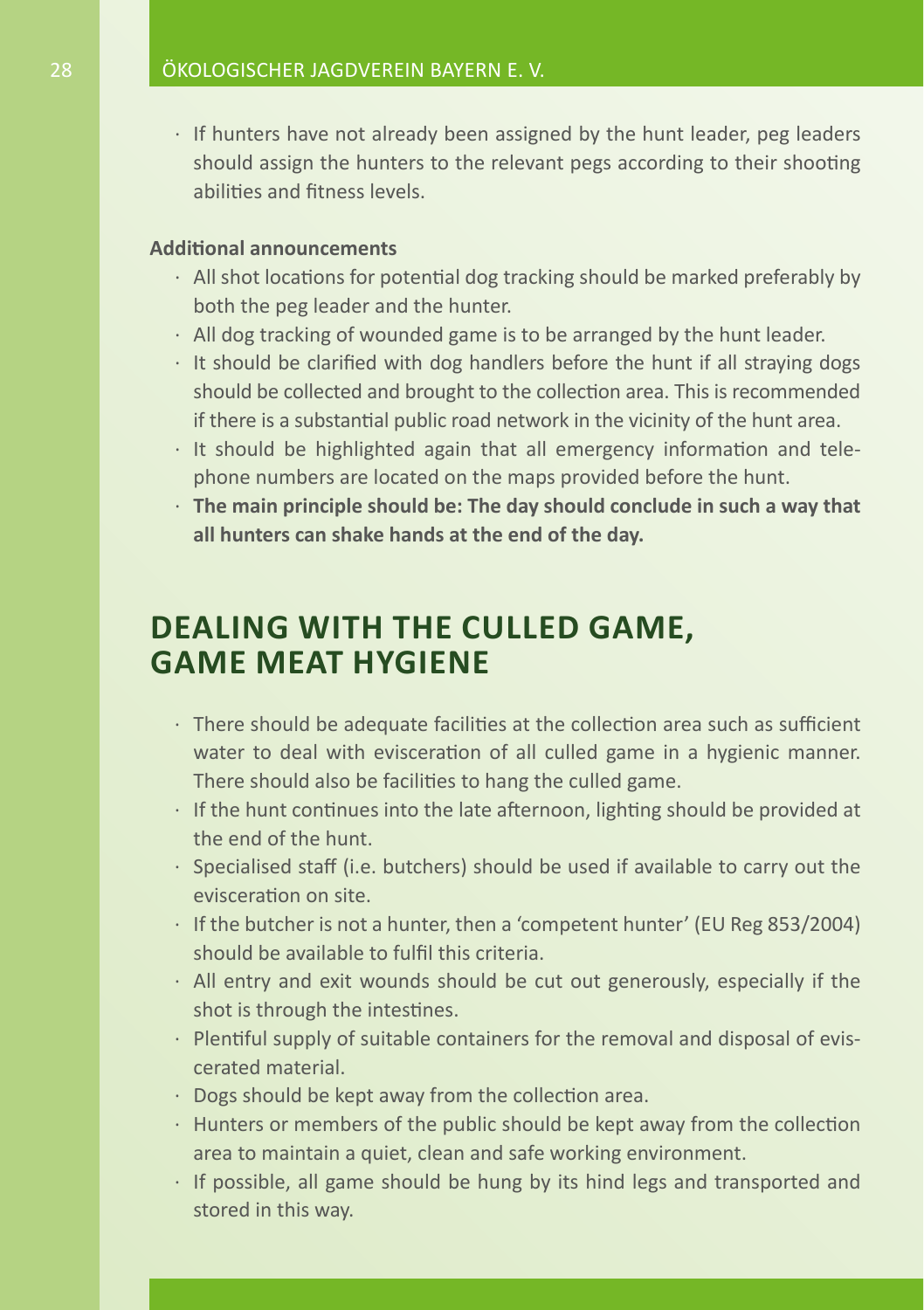- $\cdot$  It is important that all game is assigned to the individual hunters.
- · Have a supply of 3-litre plastic bags on site to store the red offal (liver, heart etc) for hunters if desired.
- · Only on longer hunts (4-5 hours) should the game be eviscerated in the field. On safety grounds, the hunt must stop for a period (of say 30 minutes) to allow for this. During the hunt briefing the timing of these breaks must be clarified.
- · Production of quality game meat is imperative in all aspects of the hunt.
- · Professional and time conscious evisceration, appropriate chilling of game, transport and storage should be paramount during and after the hunt has concluded.
- · Hunting in conditions well below freezing should not be encouraged. If this does occur, it should be noted that the game should not be allowed to chill too quickly before rigor mortis sets in, as otherwise the meat will become very tough.
- · Game dealers should be notified of times/locations of the hunt so that clean animals can be collected in a timely fashion. Badly shot game should be taken by the hunters or the hunt leader should organise for the animals to be butchered on-site.
- · It is not always recommended to lay out the game after the drive is over. From a meat hygiene point-of-view it is more important to get the game into a chilling facility as soon as possible.



Hang game by its hind legs for gutting and provide containers for offal.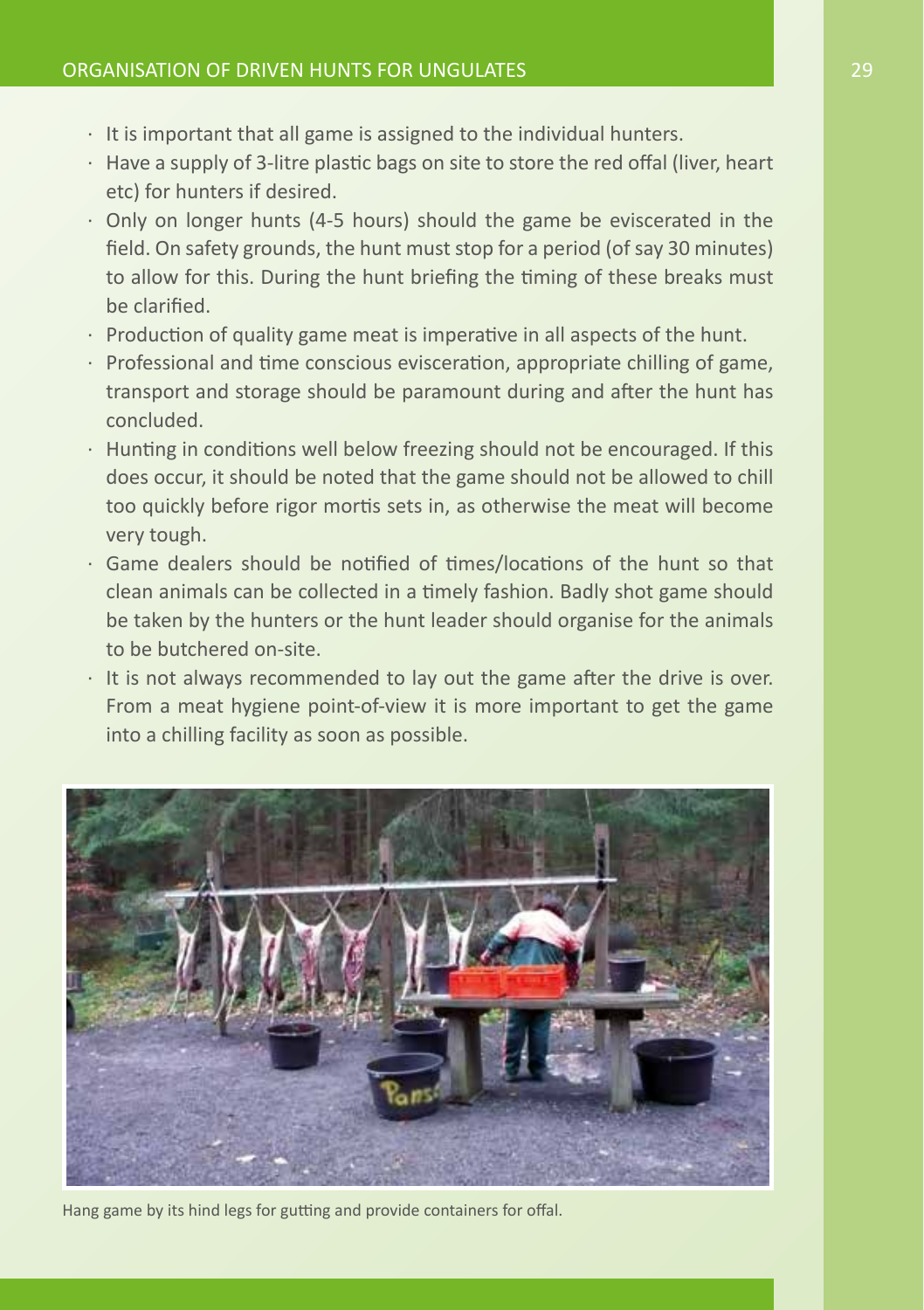#### 30 Ökologischer Jagdverein Bayern e. V.



Markers (here on the ears) help to assign culled game to individual hunters.

#### **Identification of unusual characteristics of live game**

- · All animals that have shown unusual behaviour or physical characteristics before shooting will potentially have to be examined in full by a veterinary specialist. Such animals should be clearly marked so that they can be examined in more detail later.
- · Culled ungulate game should be stored and transported separately from predator game.
- · Marking of culled game: all game should be assigned to the individual hunter on large hunts. This is especially important in relation to wild boar, as they will need to be examined for Trichinella.

## **Conclusion**

After the final drive, the closing address should take place at the collection / meeting area:

- · The overall game count should be announced; this may only be a preliminary count if tracking still has to be concluded.
- $\cdot$  Thank all dog handlers and organisers involved in the hunt.
- $\cdot$  Hand around a container for a collection for the dog handlers used to pay for emergency costs, loss of a dog, etc.) and the beaters.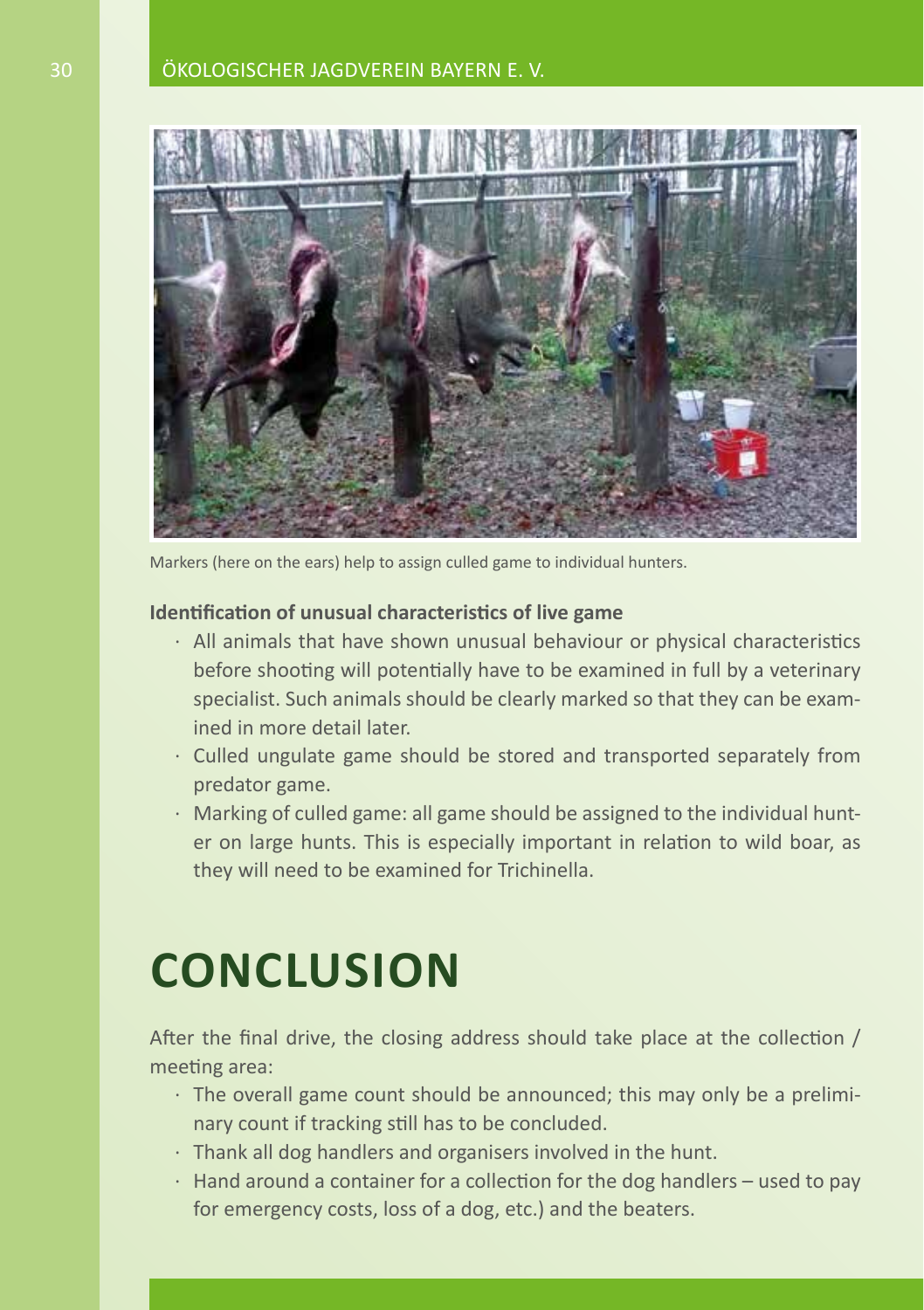## **References and further reading**

- · Ammer, C., Vor, T., Knoke, T., Wagner, S. (2010): Der Wald-Wild-Konflikt Analyse und Lösungsansätze vor dem Hintergrund rechtlicher, ökologischer und ökonomischer Grundlagen
- · Eck, R. (1990): Der Schrotschuss auf Rehwild Hintergründe, Argumente, Dokumente
- · Eisfeld, D. (1979): Das Reh. Jahrbuch zum Schutz der Bergwelt
- · Sinner, H.-U. (2003): Grundsätze zur Bewegungsjagd. LWF aktuell 39/2003: 37-39
- · Hespeler, B. (1993): Riegler auf Rehwild. Der Anblick 10/93
- · Hügel, J. (2000): Rechtliche Probleme bei der Bewegungsjagd mit Hunden. In: Mit Hunden jagen. Scheinfeld
- · Kurt, F. (1991): Das Reh in der Kulturlandschaft. Franckh-Kosmos Verlag. Hamburg
- · Leonhardt, P. (2005): Jagdrecht, Carl-Link-Vorschriftensammlung, Stand 36. Ergänzungslieferung 2005
- · Möhring, A., Müller, T., Müller, M. (2012): Synchronisation der Jagdzeiten beim Rehwild im Herbst und Winter. AFZ-DerWald 67: 38-41
- · Müller, W. E. (1988): Lebensrhythmus des Rehwilds und gezielte Bejagung. Jahrbuch zum Schutz der Bergwelt 1988
- · Roth, R. (1995): Der Einfluss des Rehwildes auf die Naturverjüngung von Mischwäldern. Mitteilungen der Forstlichen Versuchs- und Forschungsanstalt Baden-Württemberg, Heft 191
- · Schweizerische Eidgenossenschaft. (2010): Wald und Wild Grundlagen für die Praxis. Bundesamt für Umwelt BAFU. Bern
- · Walch, K. (2000): Teilaspekte der Organisatiotn und Durchführung von Bewegungsjagden. In: Mit Hunden jagen. Scheinfeld
- · Wölfel, H.(2003): Bewegungsjagden Planung, Auswertung, Hundewesen. Leopold Stocker Verlag. Graz
- · Bayerische Staatsregierung. (2013): Gesetz über den Schutz der Sonn- und Feiertage (Feiertagsgesetz - FTG)
- · Unfallverhütungsvorschriften Jagd vom 1. Januar 2000
- · Richtlinien für die Sicherung von Arbeitsstellen an Straßen RSA 95
- · Merkblatt über Rahmenbedingungen für erforderliche Fachkenntnisse zur Verkehrssicherung von Arbeitsstellen an Straßen - *MVAS 99*
- · Richtlinien für die Hege und Bejagung des Schalenwildes in Bayern